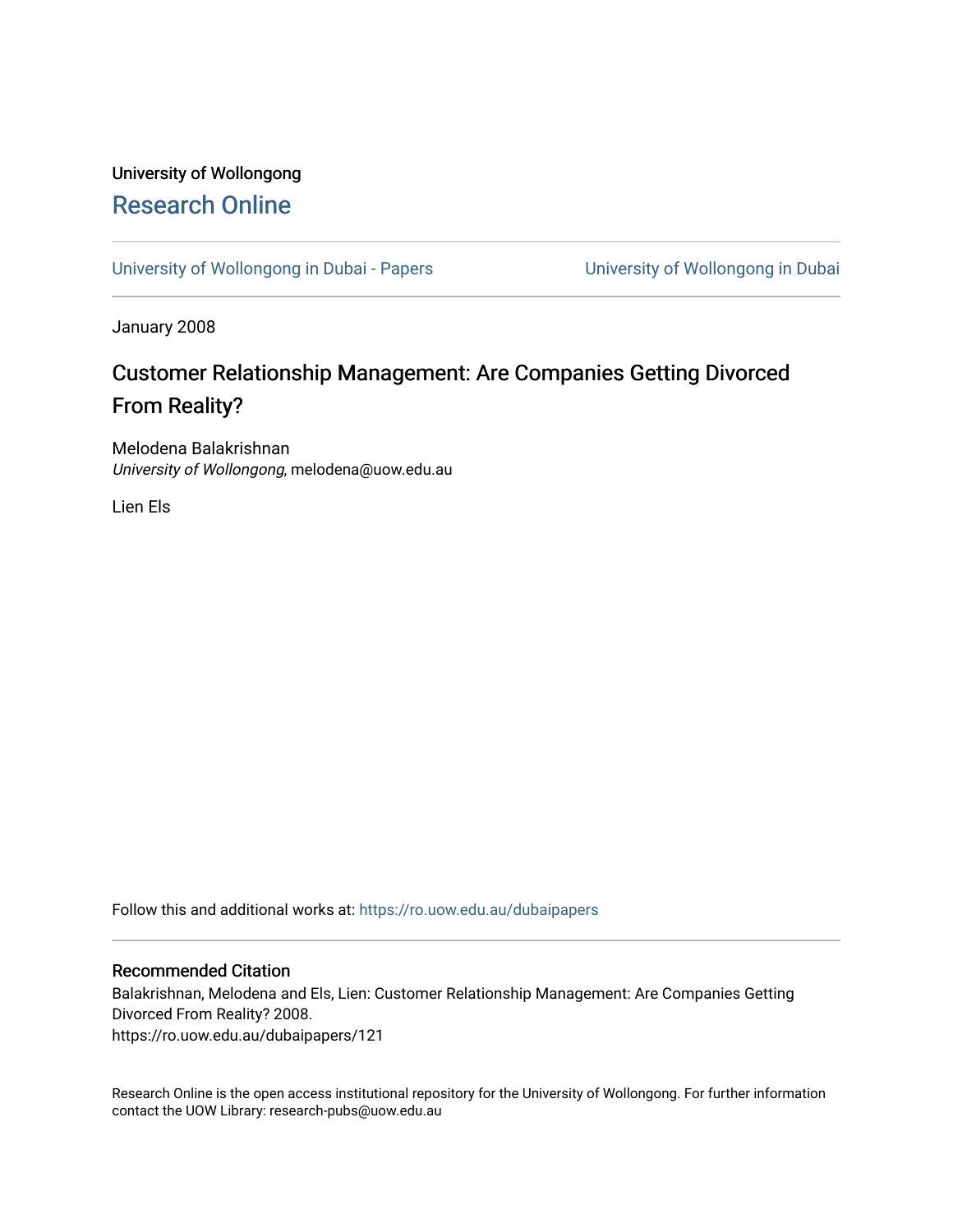# **Customer Relationship Management: Are Companies Getting Divorced From Reality?**

*Dr. Melodena Stephens Balakrishnan* 

University of Wollongong in Dubai

melodenabalakrishnan@uowdubai.ac.ae

Phone: +971 04 3672462

*Dr. Lien Els* 

University of Wollongong in Dubai

lienels@uowdubai.ac.ae

Phone: +971 04 3672400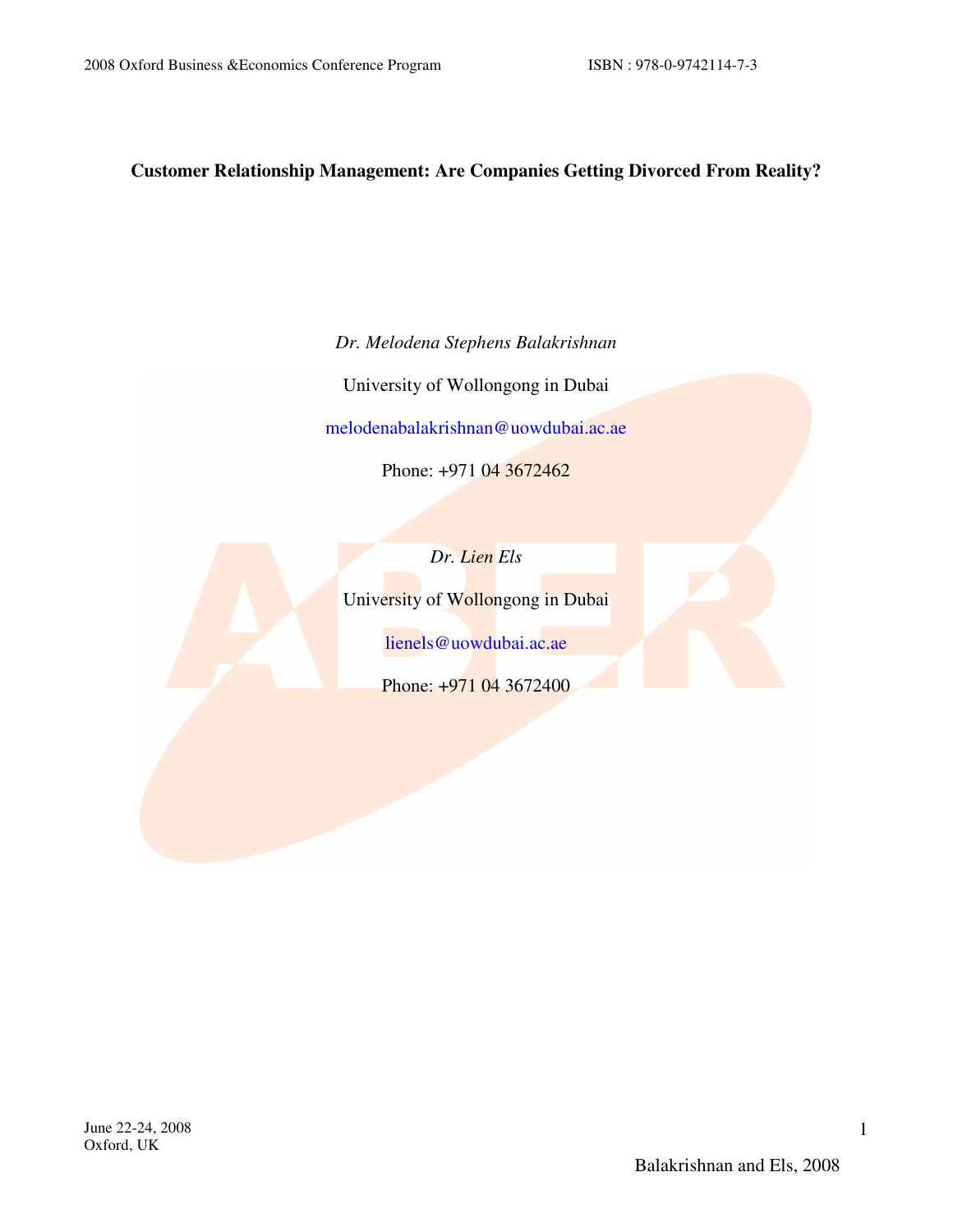# **Customer Relationship Management: Are Companies Getting Divorced From Reality?**

#### **ABSTRACT**

**Purpose:** Service initiates aimed at customer relationship management often look at four areas – satisfaction, retention, loyalty and lifetime profitability. There is little research that explores the scope of each initiative and delineates each from the other. The purpose of this paper is to find the relationship between each factor and their influencers and area of influence.

Approach: Using a detailed literature review, the relationship between each type of service initiative is explored. This is used as a foundation to present a conceptual framework of the relationship between each initiative and to explain reasons why an investment in one need not accrue in the other.

**Findings:** Though they are related, and have a cascading effect, some factors act as hygiene factors. Hence investments in hygiene factors create satisfaction but will not accrue in other customer relationship management benefits. Organizations must find out whether their customer's value these services to the same extent that the organizations value these service schemes and whether the customers are willing to generate additional revenues because of these schemes vis-à-vis the organizational cost of these schemes.

**Originality:** This paper gives a practical checklist of a range of activities that organizations can pursue at different levels of customer relationship management.

**Keywords:** service management, customer satisfaction, customer retention, customer loyalty, customer lifetime value, customer relationship management, customer relationship orientation

#### **Paper Type: Conceptual paper**

June 22-24, 2008 Oxford, UK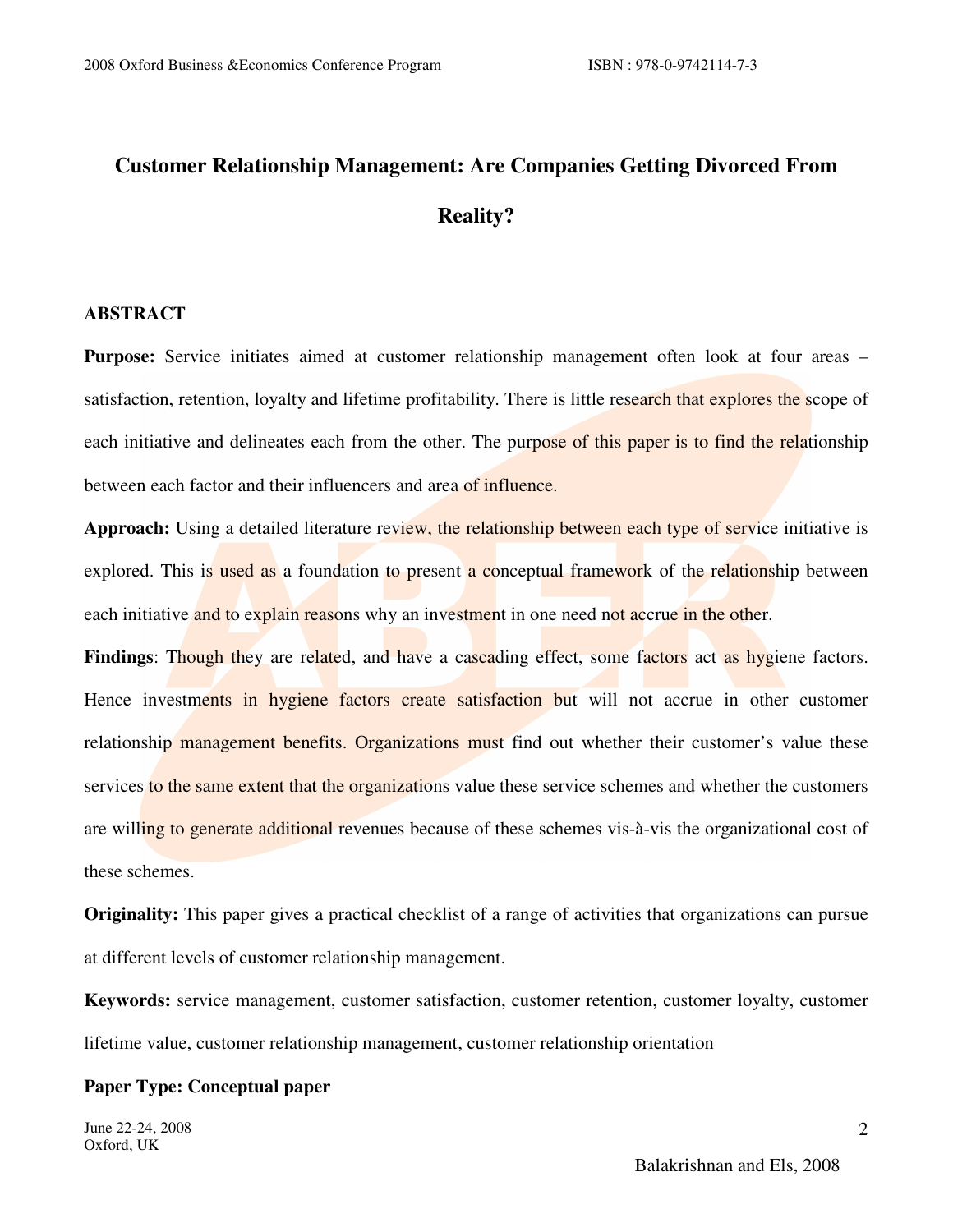## **1. INTRODUCTION**

As the production and consumption of products become more globalised, we see services becoming the differentiating factor that could ensure survival in a competitive world market and bring profits to organizations. Worldwide, services themselves account for over 2/3rds of global GDP and employ as many as 40 % of the global workforce (ILO, 2007). The differentiating factor between developed countries and new developing countries is the focus on services (World Bank, 2007). Even if we look from the organizational perspective, services (or their lack) are often reasons for decreasing loyalty. With so much of choice, customer power is increasing. Keaveny (1995) found that 68% of the time, service related problems like inconvenience, core service failure, failed service encounters, and response to failed service were reasons why customers switched service providers while pricing was a factor only 17% of the time. Many of these reasons are highly subjective. Very often what organizations perceive is value for the customer, need not necessarily be what makes the customer satisfied (Anderson et al, 2006). Berry and Parasuraman (1991) found that customers have a band of tolerance and they evaluate service quality against this "mental" checklist of expectations. These expectations are of two types– hygiene quality factors (negative expectations) and positive expectations (Johns and Howard, 1998). This indicates that often the reason for dissatisfaction for the customer with the organization and its service initiatives may simply stem from the gap that arises between the perceptions of what works versus what does not. This research focuses on the gap between customer perception and company perception of customer expectation of various levels of service.

#### **2. LITERATURE REVIEW**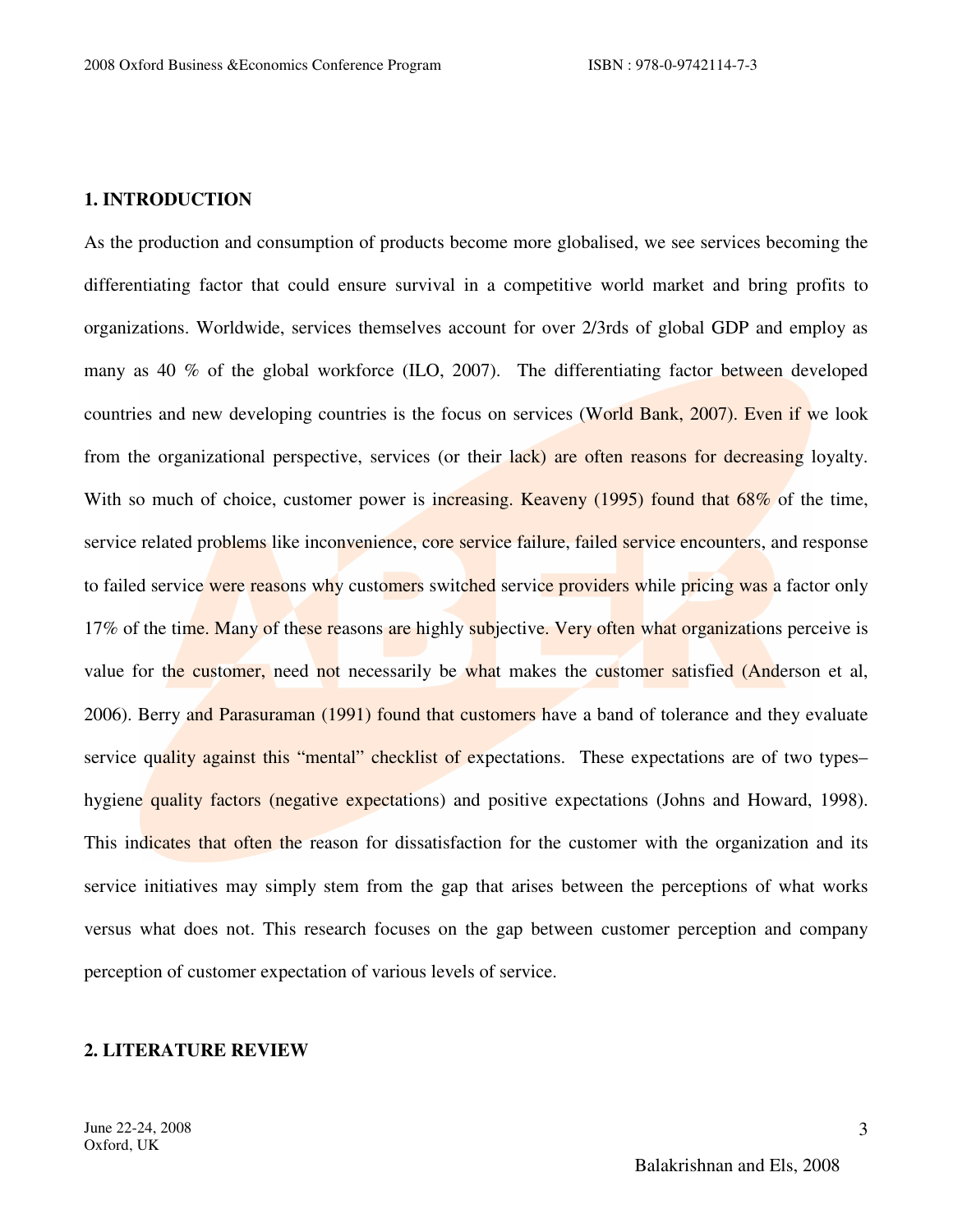The objective is to gain an understanding of the various service initiatives that organizations can pursue in both their and the customer's interests. Once the relationship between various service initiatives is found, we will have a basis to bridge the gap between what organizations *think* works and what *really*  works. This is what will be analyzed based on literature review as this gap has a tendency to grow into a gaping chasm! This will give organizations a basis to relook some of the more costly service programs they launch and checklist it against their own objectives and resources. To understand the factors that affect the gap we begin with the four service initiatives identified by Javalgi *et. al.,* (2006):

- Service Satisfaction Initiatives
- Customer Retention Programs
- Service Loyalty Programs
- Enhanced Customer Lifetime Profitability.

They are studied in that order to find the relationship between each and to see if which is a subset of which. Only these four programs are looked at though there may be other initiatives that overlap with the above.

# **2.1 Service Satisfaction Initiatives**

Satisfaction is a state of mind, according to dictionary.com (2007); it is a feeling of gratification, contentment and happiness. Satisfaction is also a method of compensation. Customer service satisfaction depends on the difference between what a customer expects and what is delivered (Javalgi *et. al.*, 2006). When people are not satisfied they are discontent. At the very least, these expectations need to be met. These expectations customers have are perceptions that are influenced by the company and the immediate environment around the customer. Customer perceived value is defined as the differences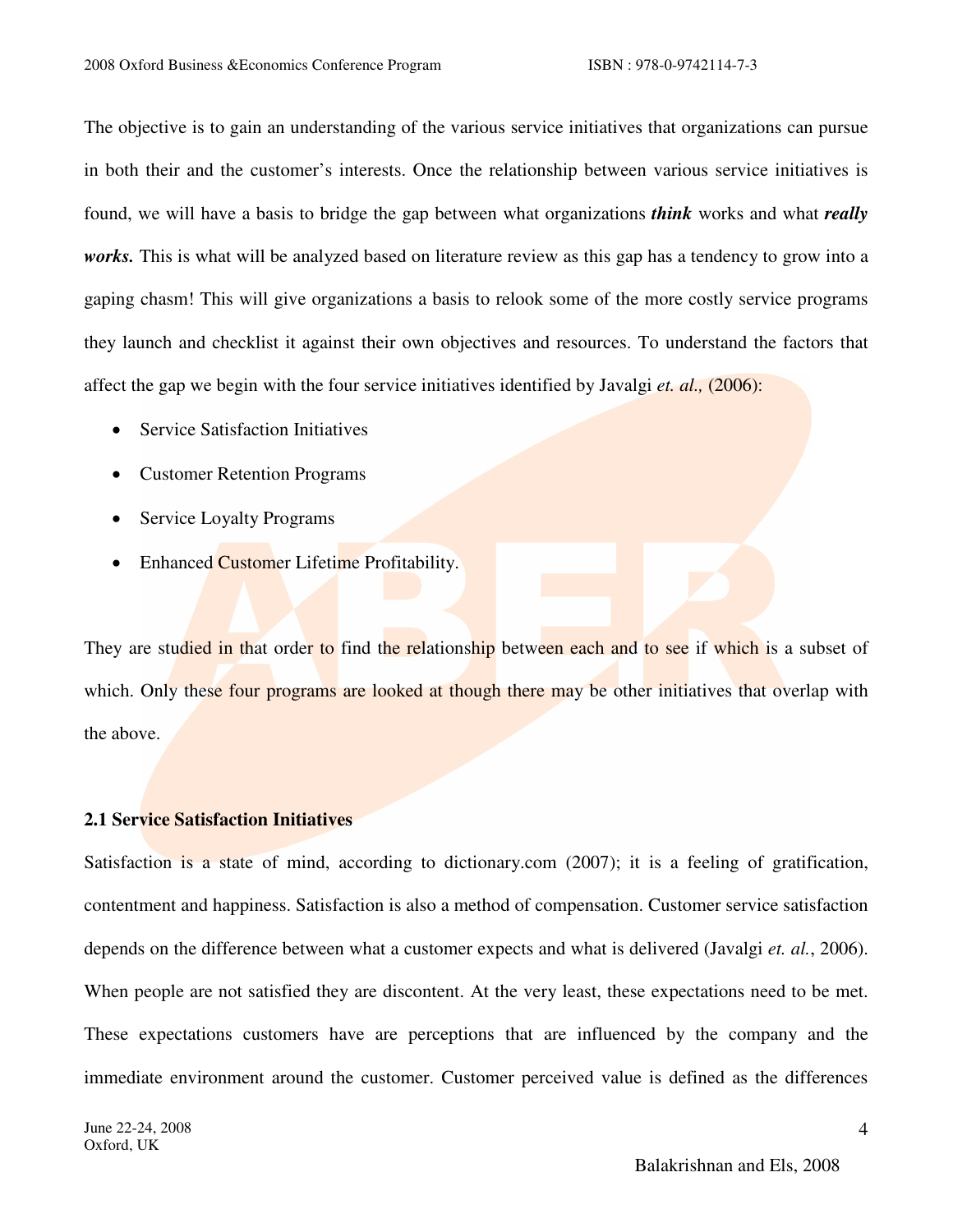between the benefits and the cost the customer incurs to get that product or service. Emotional value, social value and functional value affect customer satisfaction positively while perceived sacrifices affect it negatively (Wang *et. al.*, 2004). Customers' perceptions on quality and reliability are affected by messages promoted from the company, inferences drawn from pricing, tangibility of services and personalization and image (Ball *et. al.*, 2006; Parasuraman *et. al.*, 1988; Zeithaml, 1981). In fact Bebko (2001) found that the gap between customer expectations and perceptions increases as the level of intangibility of services increased.

Intangible factors are key value adders in the CPV equation (Low, 2000) and referrals play an important role. Satisfied customers can become service brand missionaries through word of mouth (Clemmer, 1993). Since tangible factors are few it is hard for a customer to compare quality and hence emotional responses like responsiveness, assurance and empathy, which can be used for evaluation (Zeithaml and Bitner, 2003; Parasuraman *et. al.*, 1988). This is not confined to the organization itself but also to its representatives. It has been found that the perception of product failure is linked to external factors like seller or service provider (Richins, 1983). Of course the ability of the service to deliver what was expected is an important part of satisfaction (Oliver, 1997). Convenience in location is an important part of satisfaction and affects repurchase intensions but repurchase does not mean satisfaction. Instead it acts as a barrier for switching. The less standardised the product and more personal, convenience of location plays a lower role (Jones *et. al.*, 2003). But convenience is not only location – it's in usage, getting customer support or in brief: reducing the time, effort and mental processing a customer has to go through when dealing with purchase or usage of the product.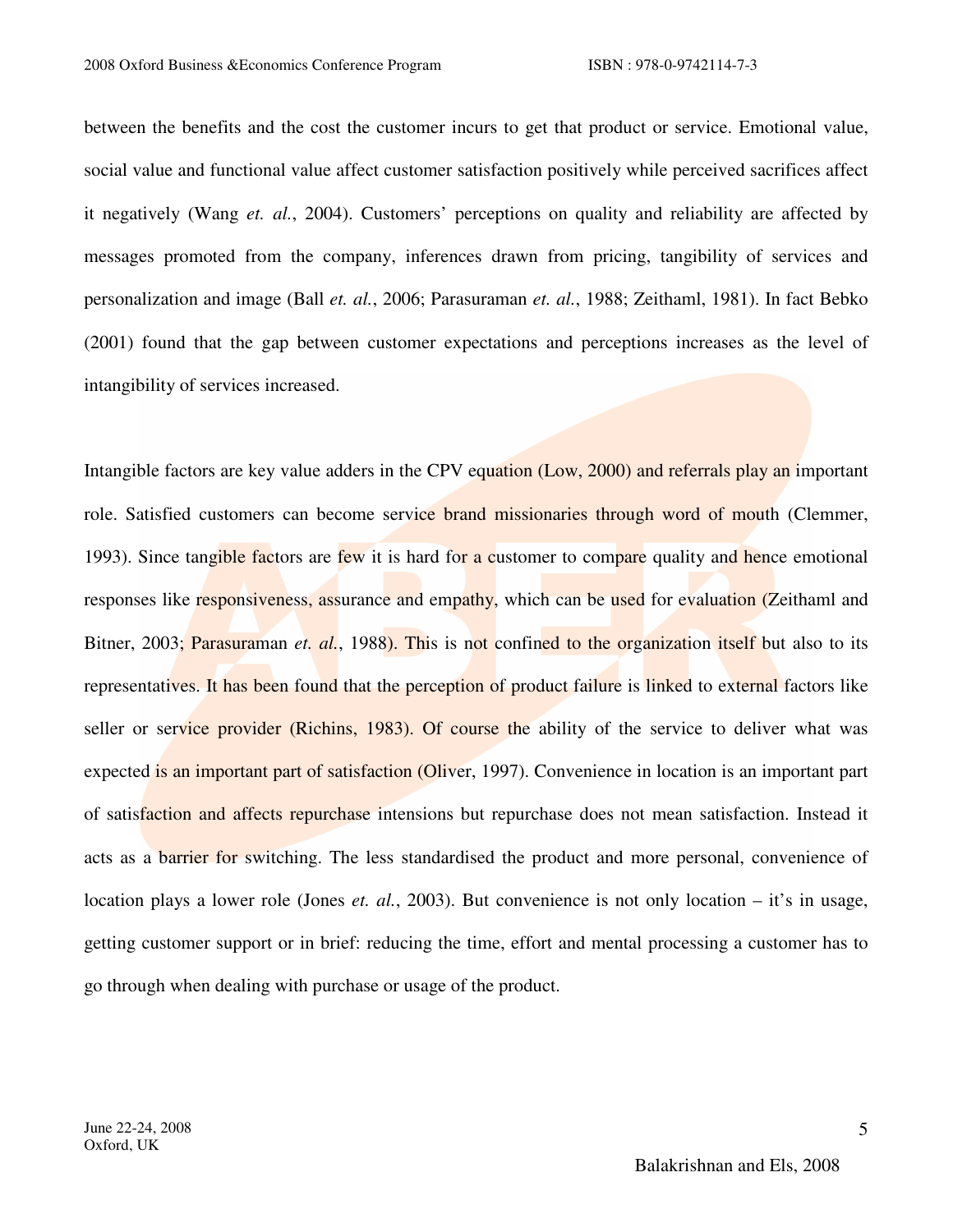It can be concluded that organizations must be careful about what they promise. Their communications must be clear on their product offerings or it could lead to an over-expectation from the customer point of view and this would lead to dissatisfaction with the service. Core service quality, relational service quality and perceived value are directly related to customer satisfaction (McDougall and Levesque, 2000). Post-purchase marketing activities that can decrease the level of dissonance on purchase or increase credence qualities can increase service satisfaction (Zeithaml, 1981).

Failure to satisfy, increases the chances of a customer switching products (McDougall and Levesque, 2000). But, not all satisfied customers remain – this is a fact seen in the consumer behaviour by customers who display variety seeking behaviour. They switch not because of dissatisfaction but boredom or the need for change. On the other hand; later customer relationship strategies stress segmenting and focussing on the 20% of giant revenue contributors as studies show the other 80% or those out of the system (long-tail customers) can collectively contribute much more. The key is to offer mass customization where the onus is on the customer (Ferguson and Hlavinka, 2006). Hence the next set of service *initiatives* must be focussed on retention and loyalty.

There is a relationship between satisfaction and loyalty. Satisfaction is affected by service quality, image, perceived quality and value of service, communication and store image (Ball *et. al.*, 2006; Sivadas and Baker-Prewitt, 2000; Bloemer and de Ruyter, 1998; Bitner, 1990). But store image has an indirect effect on store loyalty through store satisfaction (Bloemer and de Ruyter, 1998). Service quality influences satisfaction and the likelihood of recommending; a favourable attitude to repeat purchase which has a positive relationship to store loyalty (Sivadas and Baker-Prewitt, 2000). Caruana (2002) found that service quality via customer satisfaction (53% variance) acts on service loyalty. Ball *et. al.*,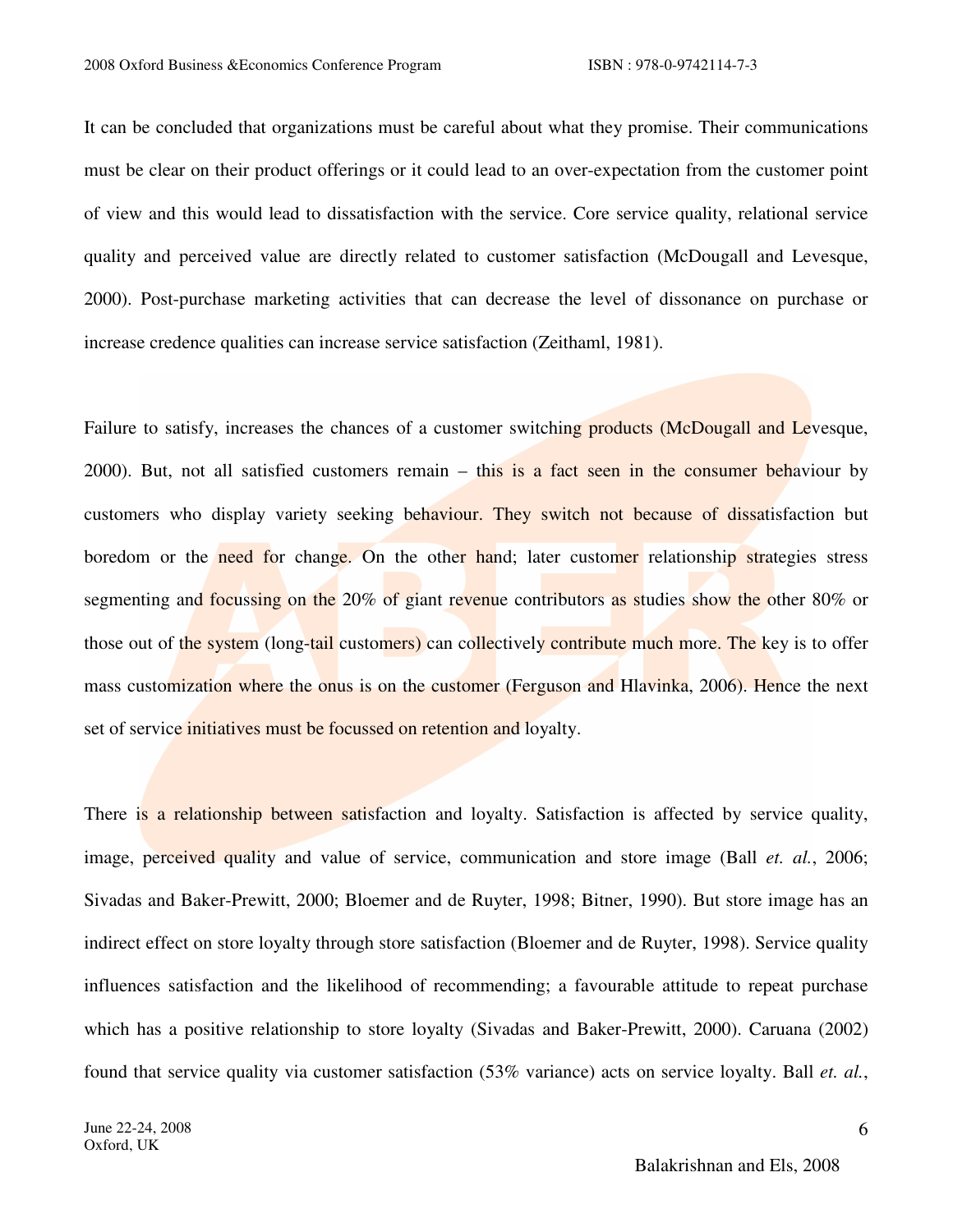(2006) found that communication, image, perceived quality and personalization affected satisfaction and loyalty (Ball *et. al.*, 2006). Hence it can be concluded that satisfaction is an antecedent to loyalty (Bloemer and de Ruyter, 1998; Bitner, 1990).

# **2.2 Customer Retention Programs**

Peter Drucker defined business as the business of getting and keeping customers (Anton and Petouhoff, 2002, pg 11). If customers do not leave because of dissatisfaction then how do you retain them? For example we know that people who seek variety are susceptible to promotional schemes (Trivedi and Morgan, 2003) and hence organizations must offer these customers choice within their range to retain them (Tang and Yam, 1996). What is the difference? Before they were satisfied now they are delighted. Retention focuses on delighting the customer. Ritz Carlton according to survey results delights its customers 92% of the time – the results speak for themselves (Ritz Carlton -Viewpoint, 2004). The results of a 5 year study into service excellence commissioned by the Institute of Customer Service showed that customers are easily delighted, though how organizations handled problems (from the customer point of view) was a key to retention. Some of those findings are placed below (Johnston, 2004).





June 22-24, 2008 Oxford, UK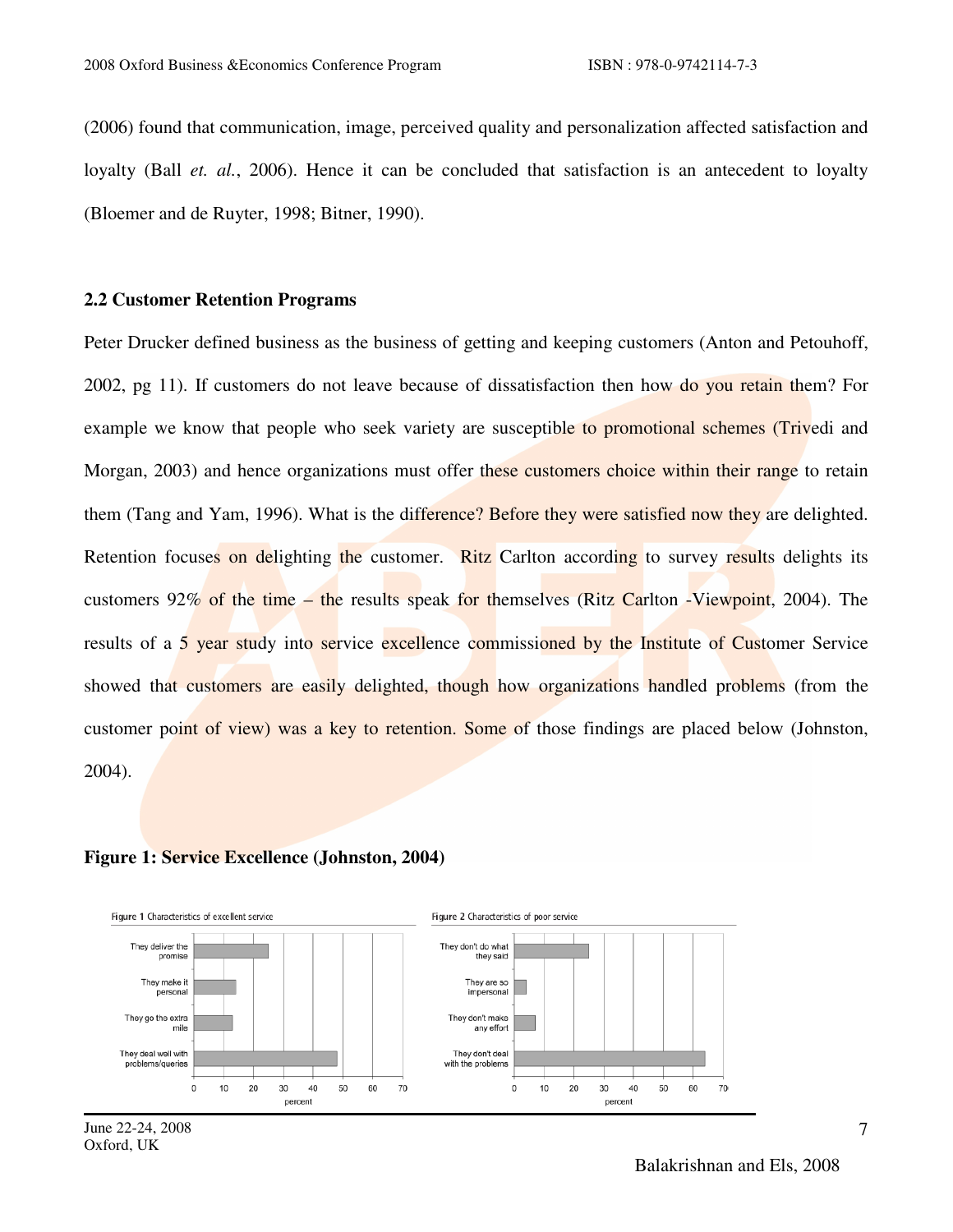A Frankel brand marketing study found that one out of ten customers switch retailers after just one bad customer service experience (Sivadas and Baker-Prewitt, 2000). Are these customers lost forever? No. they can be recovered. A customer who has a problem which has been corrected promptly and satisfactorily ends up more loyal for the experience (Colgate and Norris, 2001). Service recovery is an important part of retention and leads to loyalty. However time is of essence which means empowering employees. Retaining current customers is less expensive than attempting to find new customers (Massey *et. al.*, 2001). When creating retention programs/loyalty programs you focus on one of three objectives: protecting existing customer database, enhancing repeat purchase value sales; or enhancing cross-selling/recommendations to existing products /alliances, products versus competitors (Dowling and Uncles, 1997; Jang and Mattila, 2005).

There are several challenges one faces with such programs. How do you identify your customers especially if you are not in direct contact with them? Capizzi and Ferguson (2005) recommend a mine sweeping approach that will help in segmenting customers to understand the financial implications of these segments (for some interesting company self introspection, see p. 77). At the end of the day – these programs are expensive in terms of money, effort and culture change and must help the organization meet its objectives. Organizations must also consider the aspect of timing – when and how does the customer get rewarded (Dowling and Uncles, 1997)? If it takes too long the customer may get frustrated and leave and if the rewards are too early you do not encourage customer relationship building (CRM). CRM has been strongly related to enterprise response (ERP) systems (Karimi *et. al.*, 2001), so larger customer bases means more investment in technology and related training.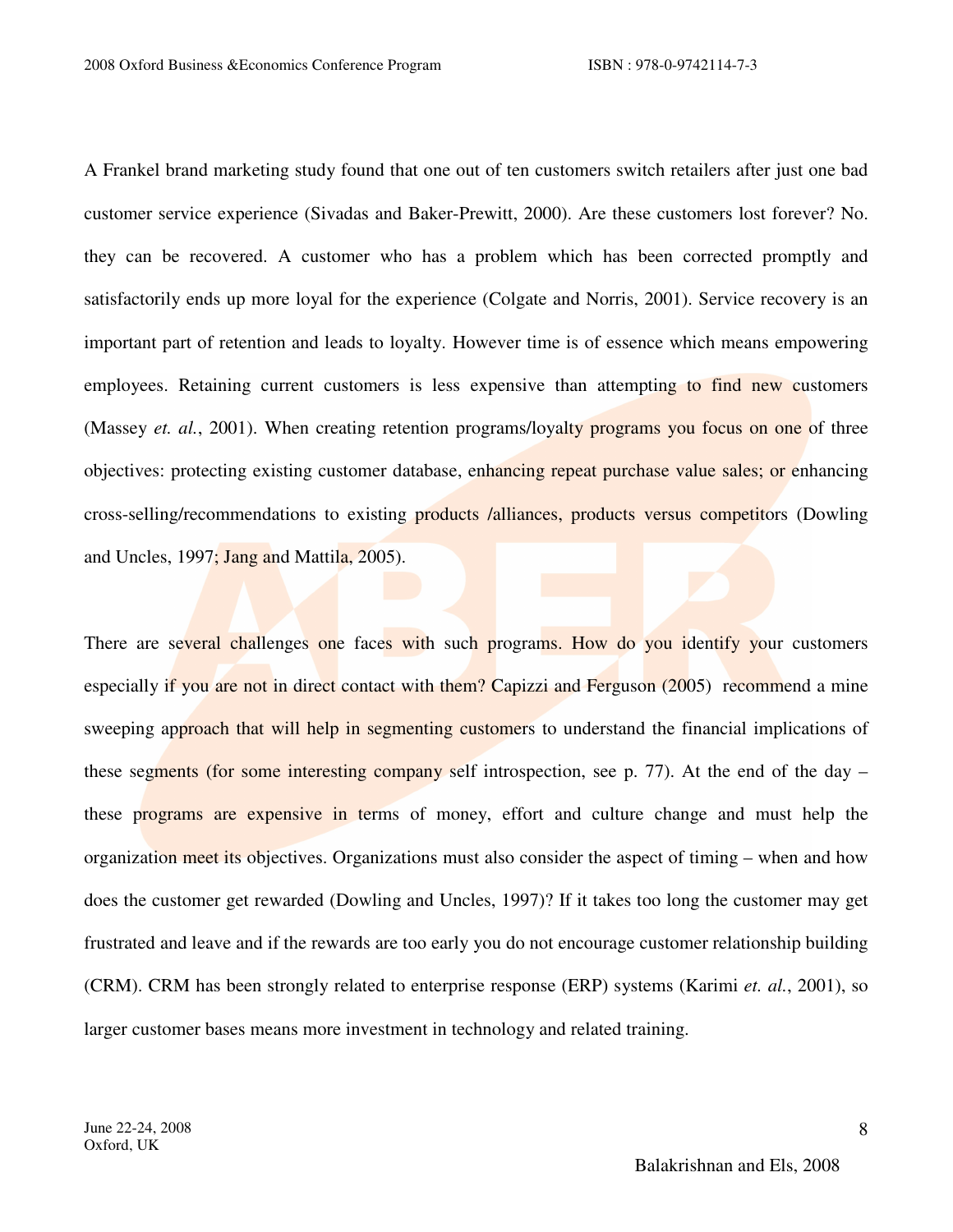Though financial incentives have been used to retain customers in the form of price discounts, rebates and sales promotion activities (Reichheld, 1993; Reichheld and Sasser, 1990) it has been found that this detracts from customer perceived value. Value is more than the calculation of price. It involves tangibles like the product differentiation and choice and intangibles like service quality and trust (Ennew and Binks, 1996); image and positive public relations and word of mouth (Reichheld and Sasser, 1990; Richin, 1983). The Halo effect and external validation of quality and image add value to the product (Javalgi and Moberg, 1997). Hence to retain customers and reward loyalty should an organization use monetary or non-monetary rewards?

Literature highlights the importance of developing Structural and Social Bonds (Massey *et. al.*, 2001; Turnbull and Wilson, 1989). Chandon *et. al.*, (2000) found that money is not the only driver for sales promotion activities – they look at quality, convenience, value expression and other benefits like entertainment. A study by Jang and Mattila (2005), found that in fast food and casual dining industry, over 80% of the customers preferred immediate rewards (not worth the effort of the "procedures" involved"), while over 85% preferred cash rewards (discounts/cash back rather than preferred seating, flower arrangements or free desserts) as it gave them more choices and flexibility; approximately 75% of the customers used the cut-off at \$100 USD for a 10% loyalty program. It's interesting that customers have opinions like this which are rarely researched by industries concerned. The higher the effort, the more likely the customer would opt for luxury items (this is also validated by Kivetz and Simonson, 2002). Capizzi and Ferguson (2005) stress the importance of the WOW factor – bored customers make disloyal customers. They want less management from their side! Boredom can be alleviated using soft benefits, personalization and leveraging partners. Often "rewards" based on usage are offered to the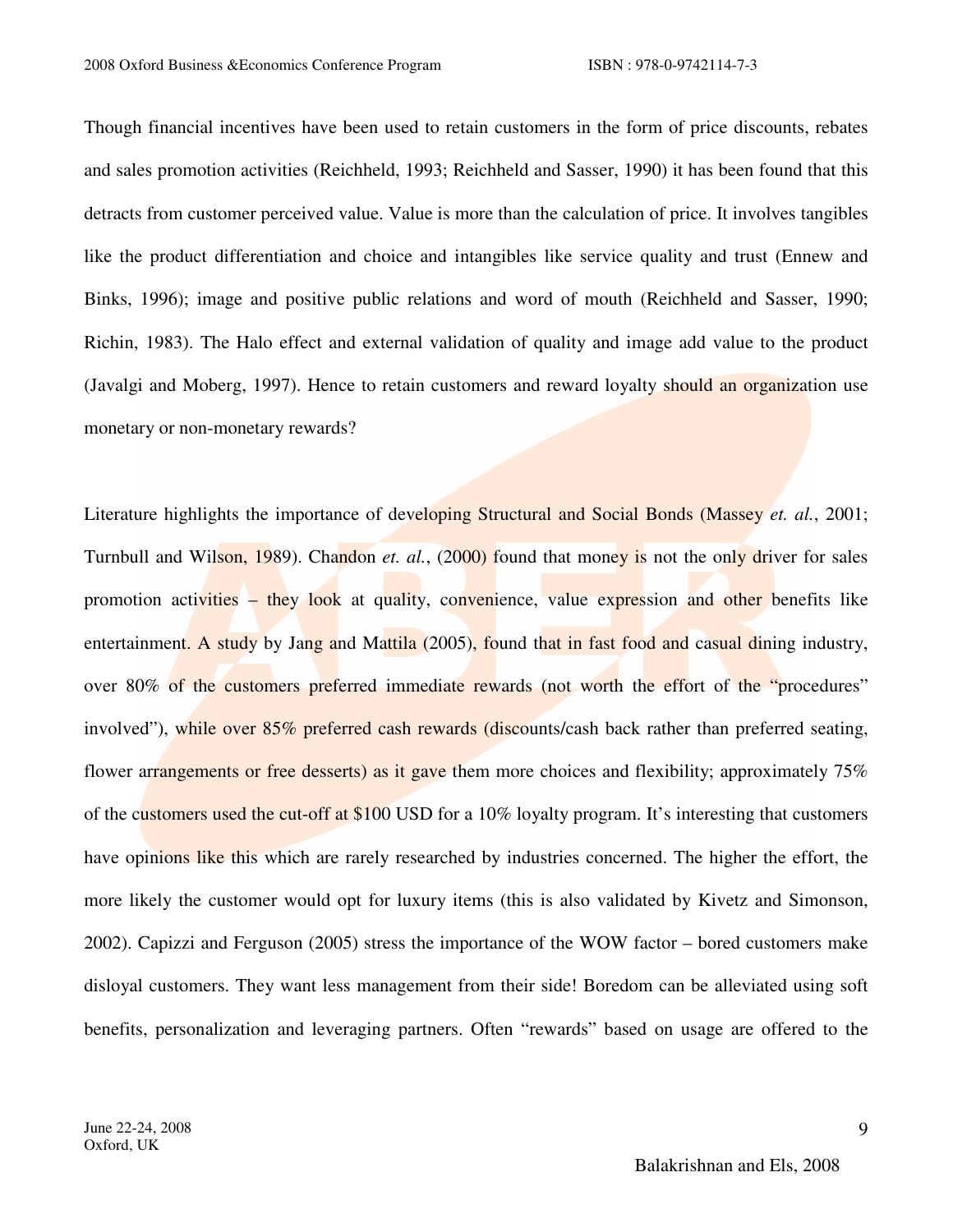customer which are easy and inexpensive from the organizations point of view but are of no motivational value to the customer (Duffy, 2005).

A key component of retention in services depends on the Employee-Customer Interaction. This can be optimized through staff training, remuneration, empowerment and culture (Duffin, 1997). Jones *et. al*. (2003) found that rather than high investments in convenient locations, in the case of non-standardised and personal products, it is better for firms to invest in strategic service attributes like employee training and technology which would have a greater impact on retention. It was seen that the process of complaint handling is a method to retain dissatisfied customers. Firstly if customer complaints are handled promptly; then through complaint analysis, it is possible to get customer feedback on services to help gain a marketplace advantage (Fornell and Wernerfelt, 1987; DeSouza, 1992). Service recovery helps increasing loyalty (Colgate and Norris, 2001). There are challenges involved: up to two-thirds of dissatisfied customers do not report their dissatisfaction (Andreasen, 1984) – however if the company is perceived as proactive and approachable, it facilitates service recovery.

# **2.3 Service Loyalty Programs**

In a competitive environment where the customer has myriad choices and few switching costs, loyalty could from the organization point of view decrease costs and increase revenues. Oliver (1999, p. 34) defined loyalty as: "*a deeply held commitment to rebuy or repatronize a preferred product/service consistently in the future, thereby causing repetitive same-brand or same brand-set purchases, despite situational influences and marketing efforts having the potential to cause switching behaviour*." We see that satisfaction and retention do lead to loyalty hence they are related. A brand is a promise and meeting that expectation creates satisfaction but does it create loyalty? Loyal customers are of five types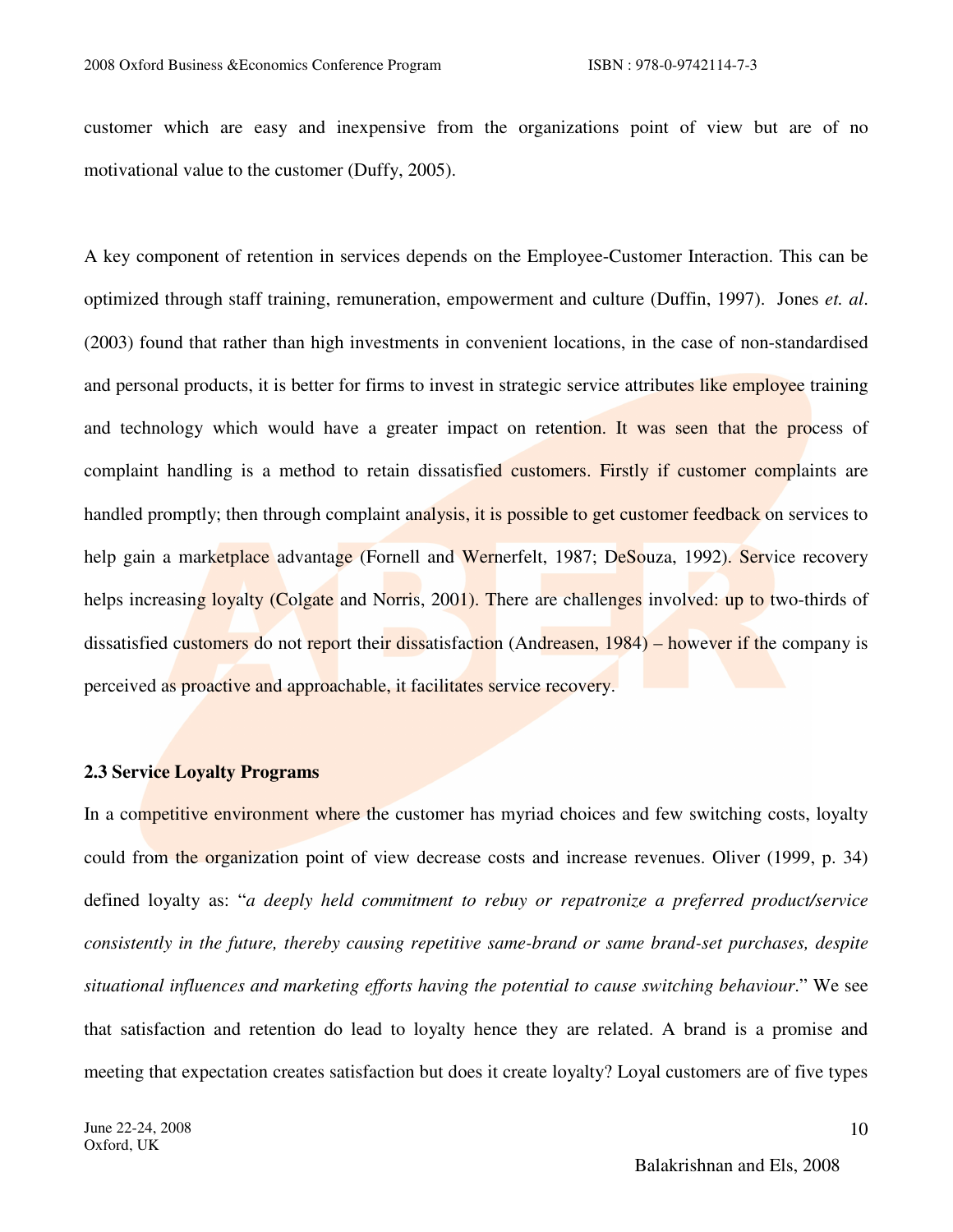(Curasi and Kennedy, 2002) – the Prisoner (a captive customer – who has no choice), the Detached loyalist (who faces high switching costs), the Purchased loyalist (loyalty is bought using structural rewards), the Satisfied loyalists (satisfied so no reason to switch) and finally the Apostles (emotionally involved participants). An ideal customer is the Apostle who will act as brand ambassador on behalf of the service and go out of his way to convert other customers (see Figure 2 on customer satisfaction effects).

Loyalty is enhanced through increasing customer satisfaction (McDougall and Levesque, 2000) and by improving brand equity, trust and loyalty, which affects customer behaviour-based CRM performance (Taylor *et. al.*, 2004; Wang *et. al.*, 2004). Service personalization, customization of delivery or the functional quality of the product increases loyalty (Ball *et. al.*, 2006; Grönoos, 1984). Hence we see that to increase loyalty we need more than mere satisfaction and retention  $-$  we need relationships! Relationships with influencers (halo effect), and networks that facilitate intra-customer networking and even association with complementary products can aid loyalty generation (Ferguson and Hlavinka, 2006). Most organizations focus on rewarding loyalty through frequent usage programs. They should instead focus on customer expression and experience rather than on purchases (Pearson, 2006). Loyalty should not depend on financial or structural bonds but also social/personal bonds (Sharma, 2006). Greater perceived approachability, and responsiveness to customer voice leads to greater loyalty and greater purchase behaviour (Divett *et. al.*, 2003). Conversely, a study by Stauss *et. al.* (2005) found that customer frustrations in loyalty programs are due to inaccessibility, worthlessness, qualification barrier, and redemption costs, which affect future relationships with the firm. Hence greater retention leads to greater loyalty, *though* greater satisfaction does not necessarily lead to greater loyalty (Skogland and Siguaw, 2004). The difference is whether the customer who is satisfied is delighted or not (Kumar et al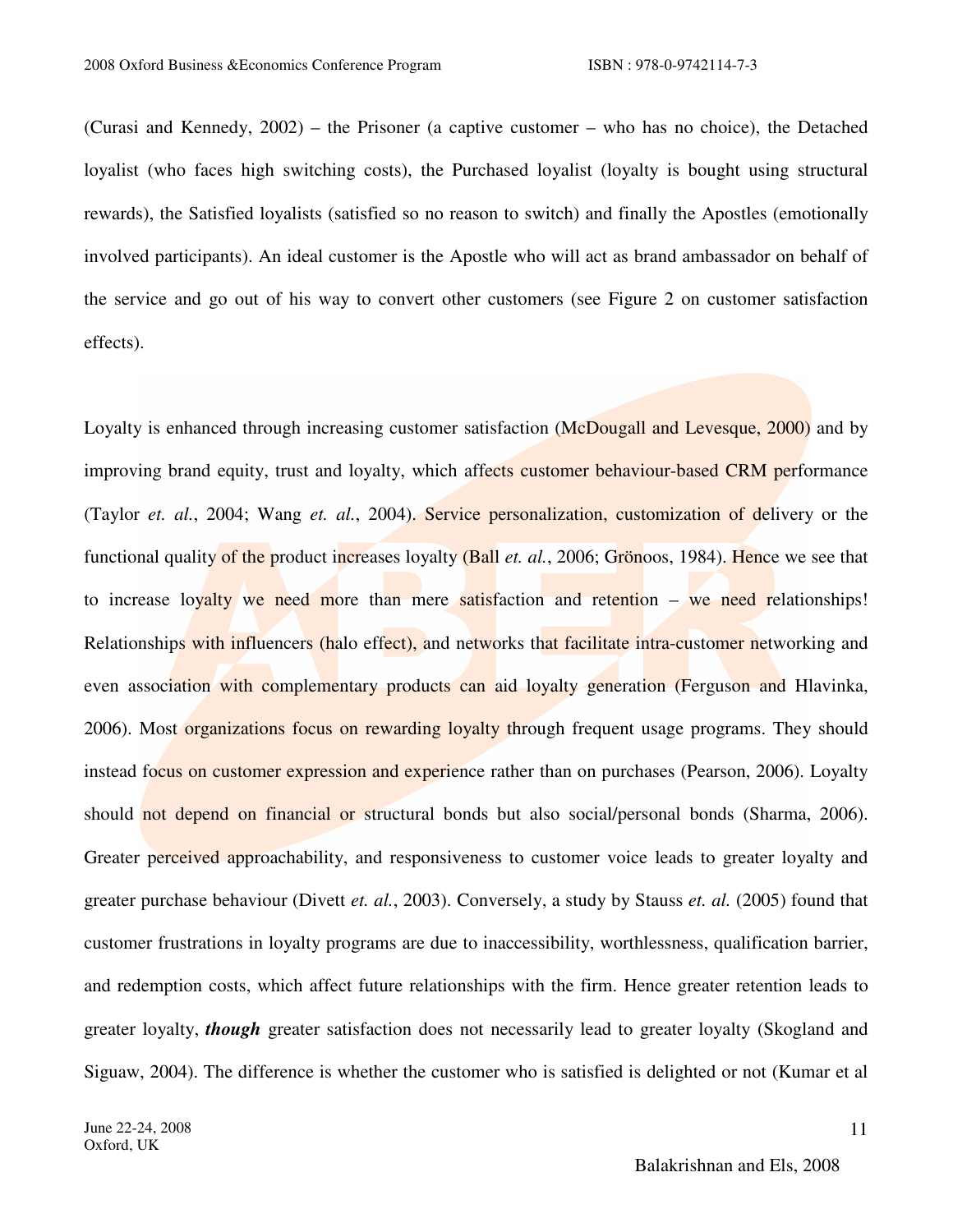2001). A delighted customer is more loyal and hence will buy more, is willing to spend up to 7% higher, and is a source of positive word of mouth (WOM) (Torres and Kline, 2006).





June 22-24, 2008 Oxford, UK 12 Customer relationship management is being linked to technology enabled Data Management (Ferguson and Hlavinka, 2006; Capizzi and Ferguson, 2005). The purpose of CRM is not just data management which focuses on customer identification, tracking, customer personalization, and repeat usage rewards. CRM must be used to satisfy and build relationships. CRM can take advantage of coalitions to increase value; changing technologies like, RFID, smart card, cellular phone payments, biocards etc., and forge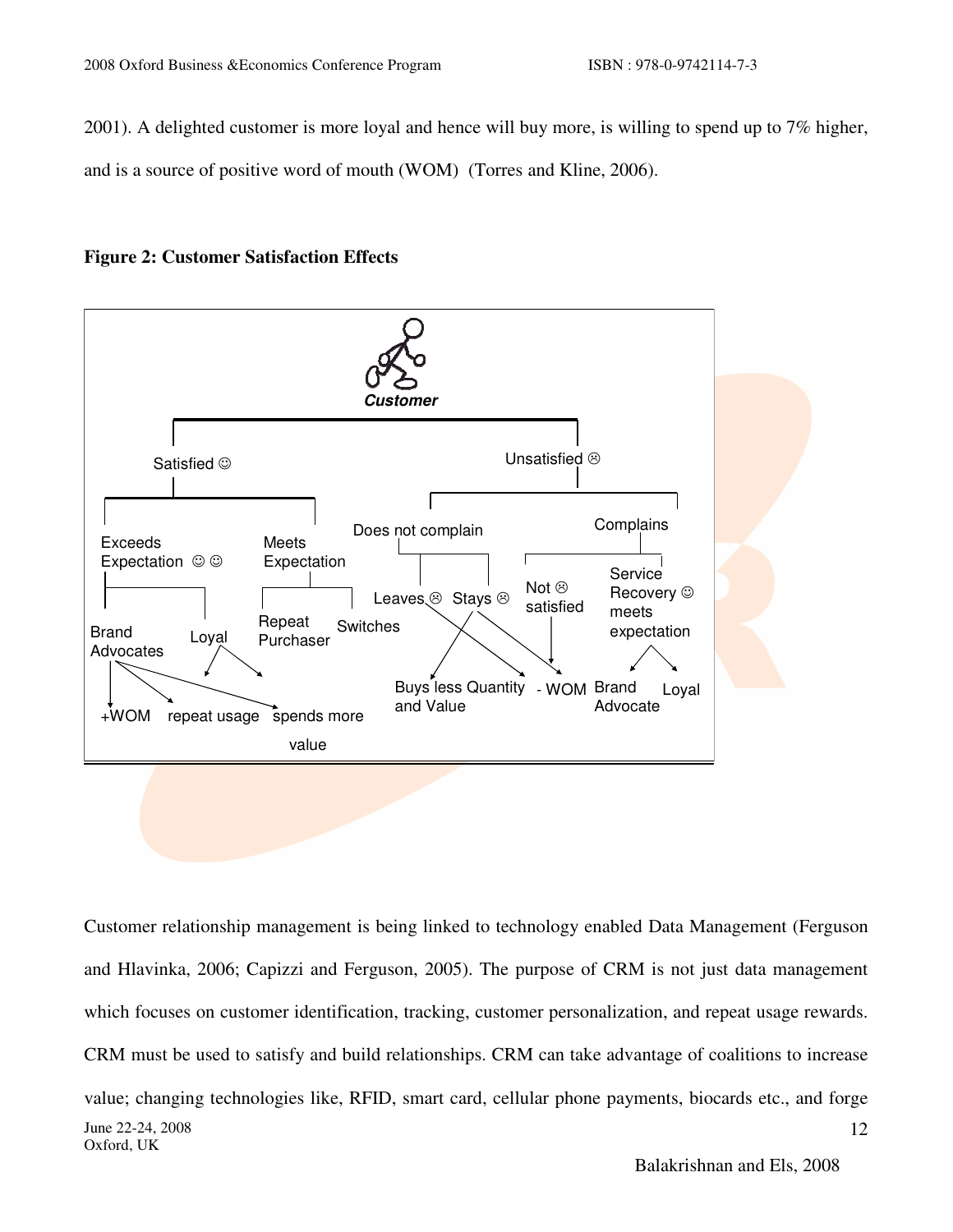alliances to minimize the effects of industry convergence (Ferguson and Hlavinka, 2006; Capizzi and Ferguson, 2005). If you collect data from customers, organizations must know how to use it. By collecting data, you create an expectation with the customer … and any expectation must be proactively met. Organizations often mistake customer database marketing for relationship marketing. Relationship marketing is personal and emotional; database marketing is impersonal. It is not enough to know the customer name – you must *know* the customer – what service he prefers, how he likes it delivered and why it is important for him!

Loyalty must be organization based and not just employees based. Very often organizations leave it to individual employees to mange the customers. In SMEs this often backfires with the employee walking away with the account. What the Chinese call guanxi (personal relationship) and xinyong (personal trust). Guanxi affects Xinyong more than satisfaction (Leung *et, al.*, 2005). Managing this means creating a customer centric knowledge culture (Stefanou and Sarmaniotis, 2003) – it is not about the technology but the *information gathered by the organization and how the people use it*. That means customer information is the organizational responsibility and not the sole responsibility of the employee who is responsible for the interface. This means that the customer meets other employees (especially from other levels – not only at times of trouble but even when things are going well) so the emotional bonds are to the organization and not just to the individuals who represent the organization.

### **2.4 Enhanced Customer Lifetime Profitability**

Customer lifetime value is the net of the revenues obtained by the customer over the lifetime of transactions (past and especially the probability of future transactions) with that particular customer minus the cost of attracting, selling, and servicing that customer taking into account the time, value and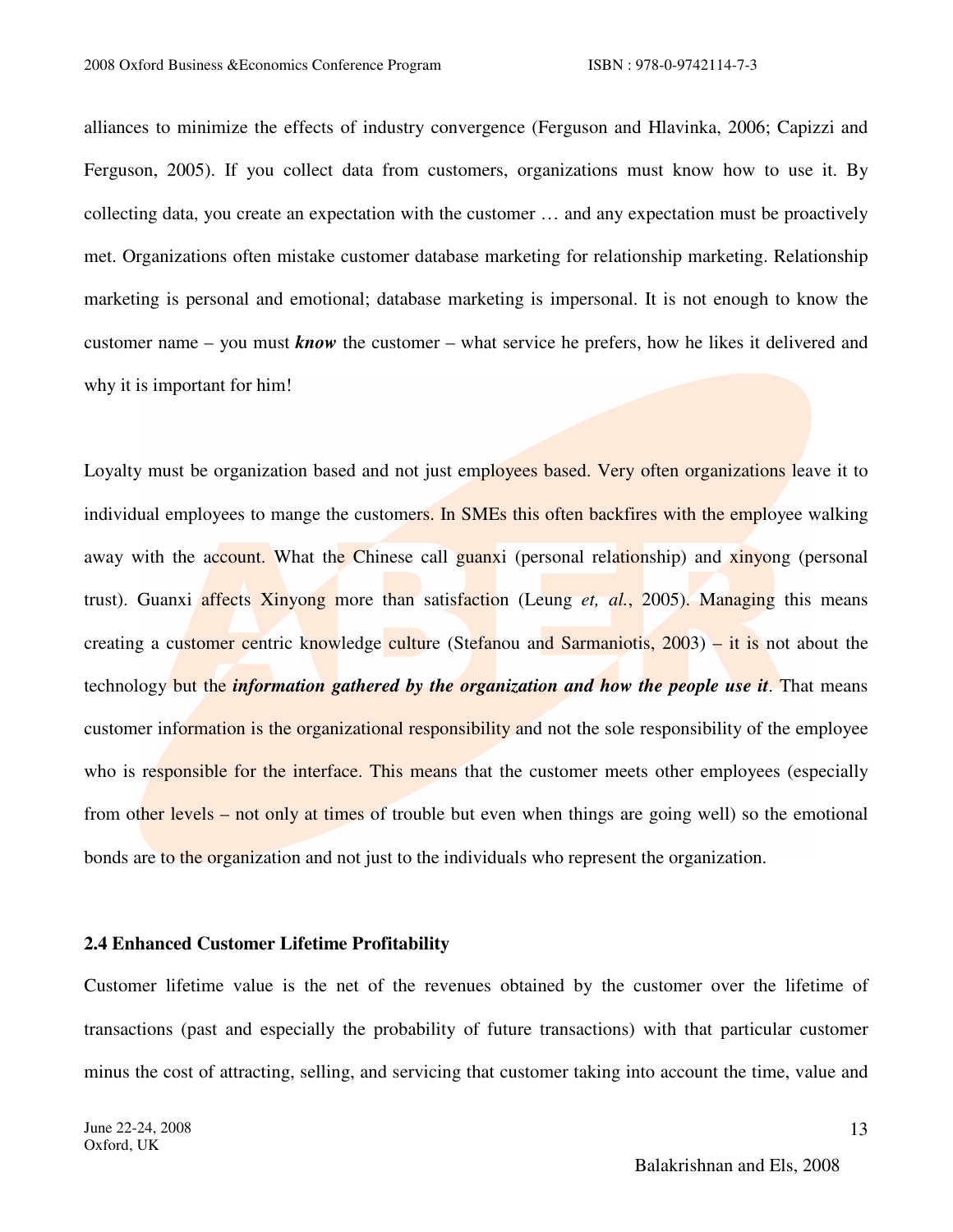money (Jain and Singh, 2002). Loyalty and profitability are related (Reinartz and Kumar, 2002; Anderson and Mittal, 2000). A 5% increase in retention can increase net present value of customers from 25-85% (Reichheld and Sasser, 1990). It costs less  $(1/5<sup>th</sup> - 1/10<sup>th</sup>)$  to keep an existing customer than to get a new one (Rosenberg and Czepiel, 1984). However customer lifetime profitability is not only dependent on retention but also on customer satisfaction. Loyalty depends on the current level of satisfaction with the relationship rather than on what the future may bring (Leverin and Liljander, 2006).

A big part of customer relationship strategies hinges on the fact that you must be able to segment your customers as not every customer is a profitable one. Most companies can retain up to 75% of key accounts, but this may not necessarily increase revenues (Howell and Soucy, 1990; Ryals and Knox, 2005; Leverin and Liljander, 2005). To manage services, one needs to mange the costs associated with it and the customers (Van Trieste, 2005). Value is calculated by considering the revenues from the aggregate sales to the customer; the additional revenues from upgrades, cross selling; and marginal revenues from referrals (Bauer and Hammerschmidt, 2005). Costs involve acquisition costs, marketing retention , recovery costs and sales costs (Reinartz and Kumar *et. al*., 2001). Hence firms need to segment customers based on current and future profitability and this is where measuring CLV helps though there are many methods to do so (Raaij, 2005). CLV can be enhanced by increasing customer perceived value and productivity or reducing cost (Gummesson, 2004). Value strategies fall in three areas – brand equity, value equity and relationship equity (Rust *et. al.*, 2004).

If we want a lifetime commitment from the customer we need a relationship and the more emotionally the customer is involved with the organization of its service, the harder is it for the customer to switch. Customer-employee interactions play an important role in delivering delightful and satisfying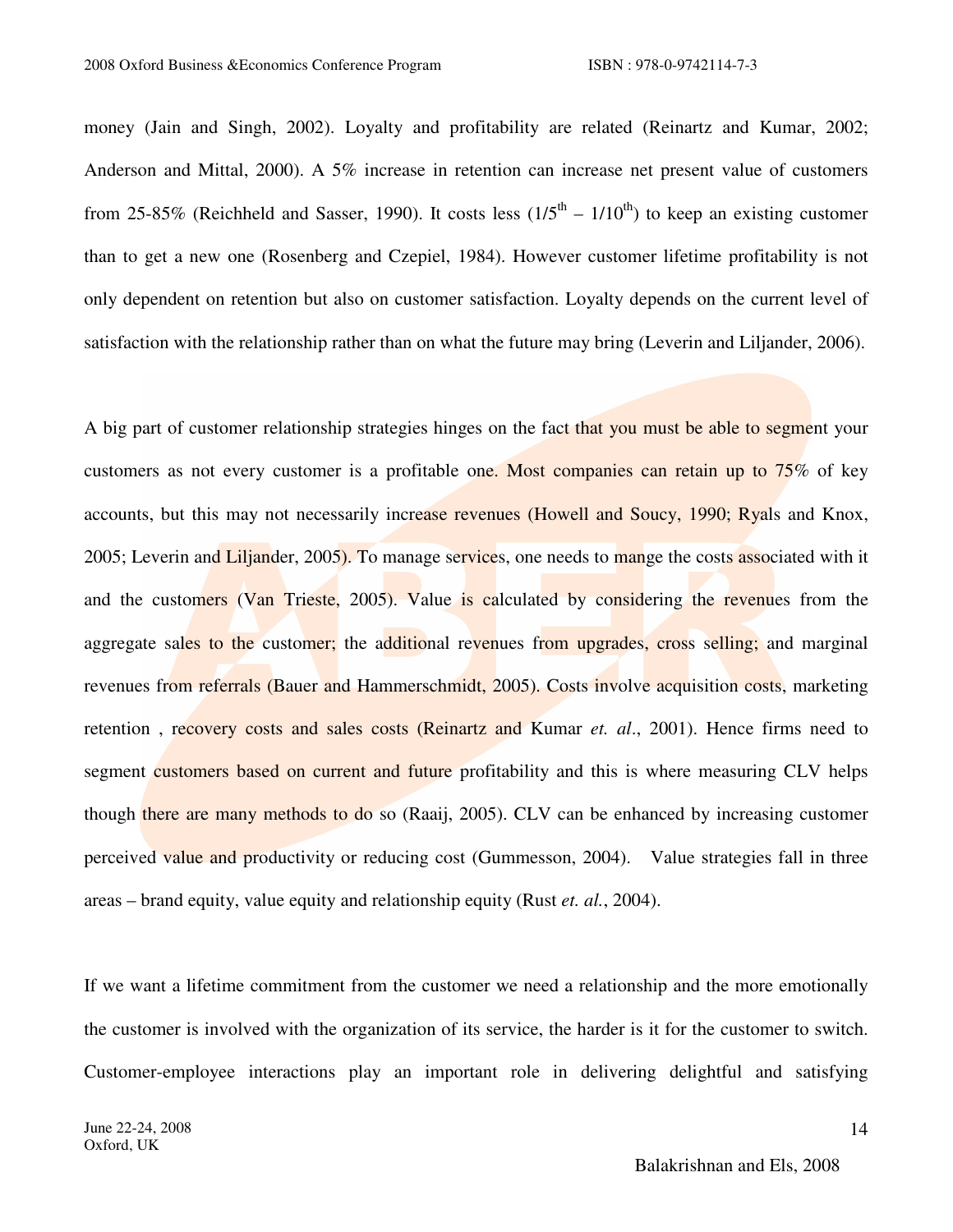experiences (Torres and Kline, 2006). By focussing on brand experience –differentiating based on family values, social structural bonds, community relationships and experiential shopping you can create a greater CLV (Mascarenhas *et. al.*, 2006). Organizations find creating customer communities increases CLV, and it encourages word of mouth (WOM). In a previous study, it was found that the average loyal bank and dental customer recommended his service provider to approximately 5.5 to 7 other people (this number marginally increased with no of years of service interaction, services used and money invested by the customer) which itself creates a WOM ripple effect (Gremler and Brown, 1999). Relationships must focus on interactions versus transactions and psychic needs versus functionality (Khalifa, 2004)

### **3.0 Bridging the Gap**

Keeping in mind all of the above, how do we go about bridging the gap? From the above study we see a linkage between all four service initiates. There is a considerable degree of overlap but the distinguishing factor is the relationship focus. As you move towards developing CLV you focus on customer interactions and emotional bonding. The focus must be to create an emotional dependency on the organization. It's not the value of the scheme or the functionality of the project of the so called CRM initiates that reward loyalty. It is about whether the customer feels an emotional bond with the service and the organization that delivers it. This can be called the *Funnel-Trickle Effect* (see Figure 3). Though the same schemes can be used for satisfaction, retention and long term loyalty, the differentiating factor is the emphasis on emotional bonding and making the customer experience personal and a delightful one.

#### **Figure 3: Funnel -Trickle Effect of Various Service Programs**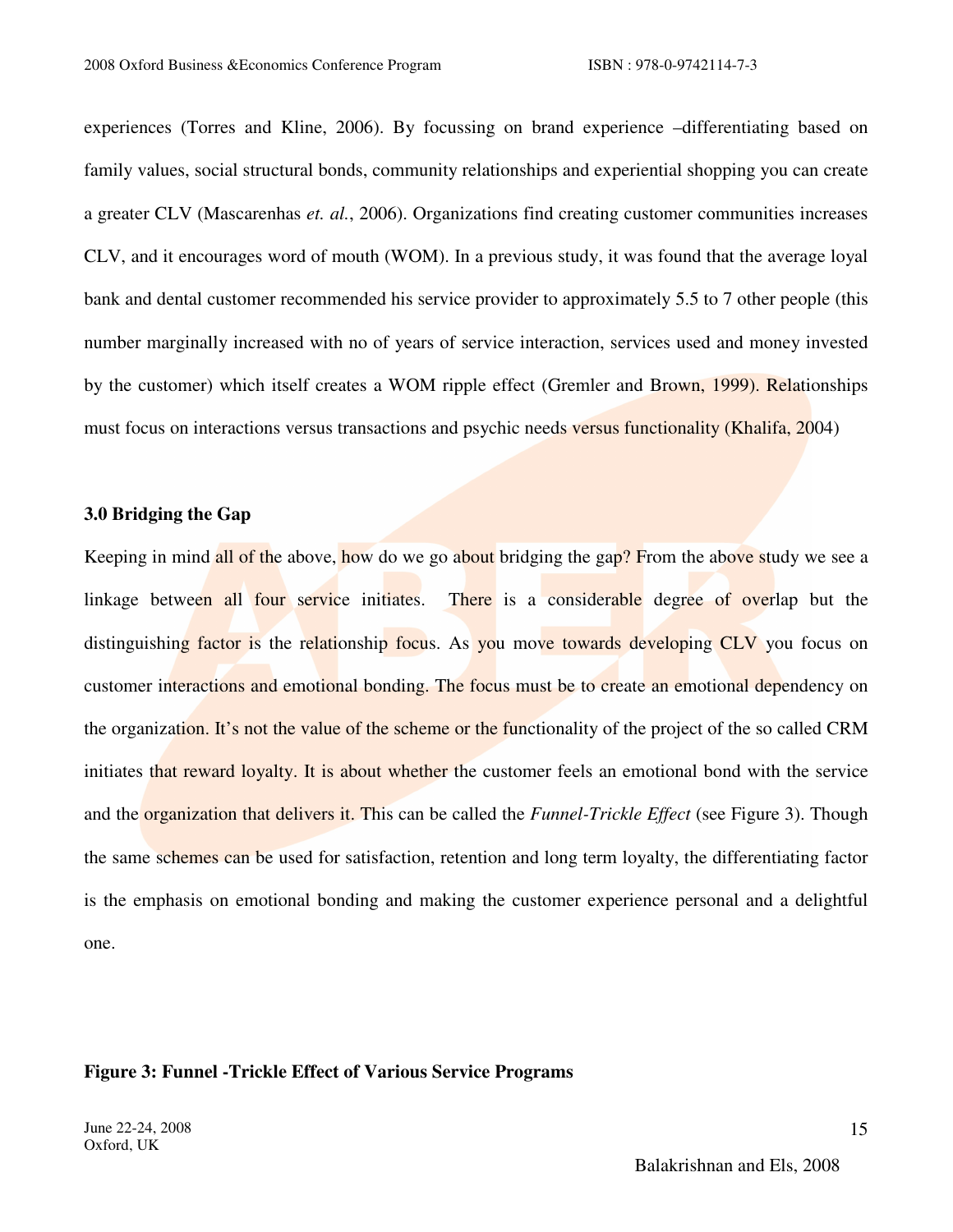

The final objective of any organization when implementing customer satisfaction schemes is to increase profitability and achieve organizational objectives. If the cost of these schemes is more than the revenue that can be brought in, then organizations need to have a good long look at why. There can be three reasons: one to remain competitive with the industry (everyone else is doing it), to invest in a long-term relationship taking the initiative (knowing in future you will become the gold standard for all competition) and finally to be different. To stand out by having some similarities but yet introducing schemes that make the customer stand up and take notice, at the same time contributing to the organizational objectives. There are three ways this customer perceived value can be increased as given in Figure 4. Organizations can increase productivity, decrease perceived costs or increase perceived value. This will help in delivering lower costs, improving quality, increasing efficiency and interaction time and quality, reinforcing the image through word of mouth and improving emotional bonding.

June 22-24, 2008 Oxford, UK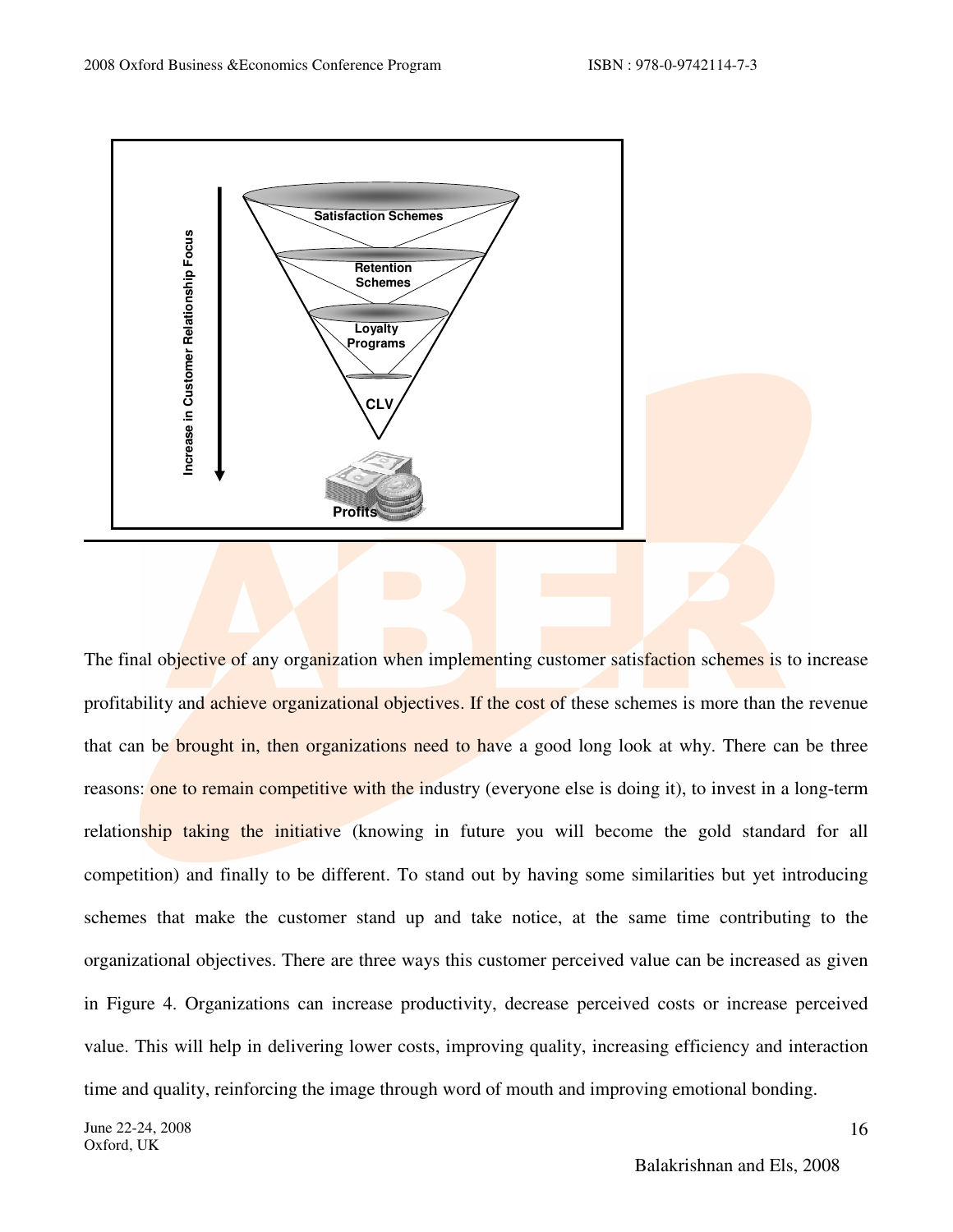

# **Figure 4: Methods to Improve Effectiveness of Service Schemes through Differentiation**

## **4.0 Future Direction**

There is a growing industry concern that organizations are attempting customer relationship management programs without a clear focus of direction and this leads to poor consequences. This paper explores various common customer initiatives based on the consequences like satisfaction, loyalty, retention and customer life time value (CLV). It explores the relationships between each consequence and finds that they have a trickle effect where satisfaction, retention and loyalty are necessary conditions for CLV in that order. A fundamental criterion for the success of customer initiative schemes is making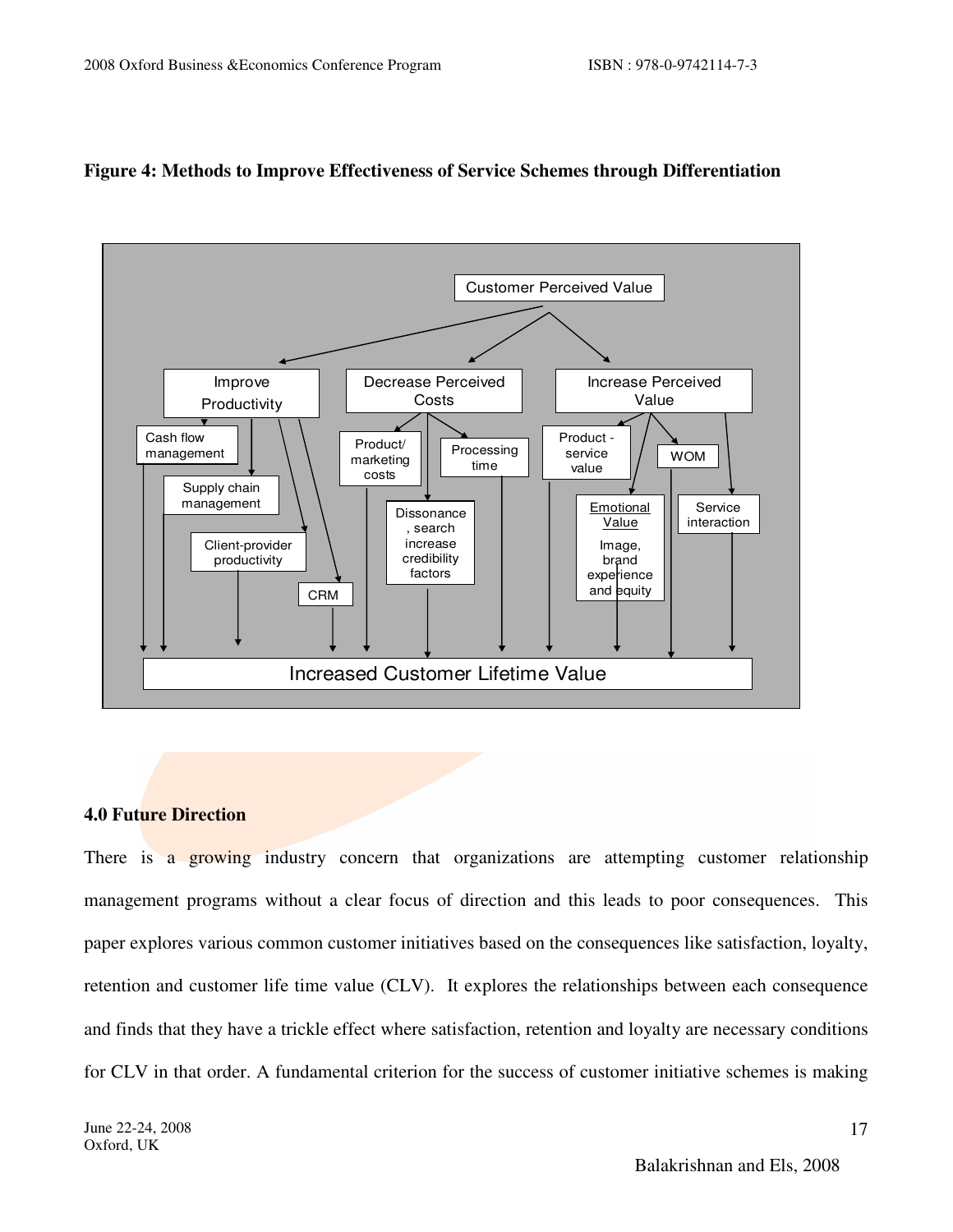sure that customer perceived value is met or better still, whether it is exceeded. This paper suggests methods based on an extensive literature review of how to do so. Hence the framework provided helps organizations evaluate future service schemes with respect to cost and results. Loyalty schemes maybe misnomers and may actually be satisfaction schemes. Organizations must be clear why they invest in programs and must have some idea on how much of each program trickles to the next level as a metric for the success in investing in such schemes. Future research can test the frameworks presented in this paper and evaluate the gap in the perceptions between what organizations perceive as customer initiatives and what customers perceive.

### **5.0 References**

Andreasen, A. R. (1984). Consumer satisfaction in loose monopolies: the case of medical care. Journal of Pubic Policy and Marketing, 2, 122-35.

Anderson, E.W., & Mittal, V. (2000). Strengthening the satisfaction-profit chain. Journal of Service Research, 3(2), 107-20.

Anderson, J.C., Narus, J. A., & van Rossum, W. (2006). Customer Value Propositions in Business Markets. Harvard Business Review, March, 91-99.

Anton, J., & Petouhoff, N. L. (2002) Customer Relationship Management: The Bottom Line to Optimizing Your ROI. NJ*:* Prentice Hall.

Ball, D., Coelho, P. S., & Vilares, M. J. (2006). Service personalization and loyalty. Journal of Services Marketing, 20(6), 391-403.

Bauer, H. H., & Hammerschmidt, M. (2005). Customer-based corporate valuation: Integrating the concepts of customer equity and shareholder value. Management Decision, 43(3), 331 – 348.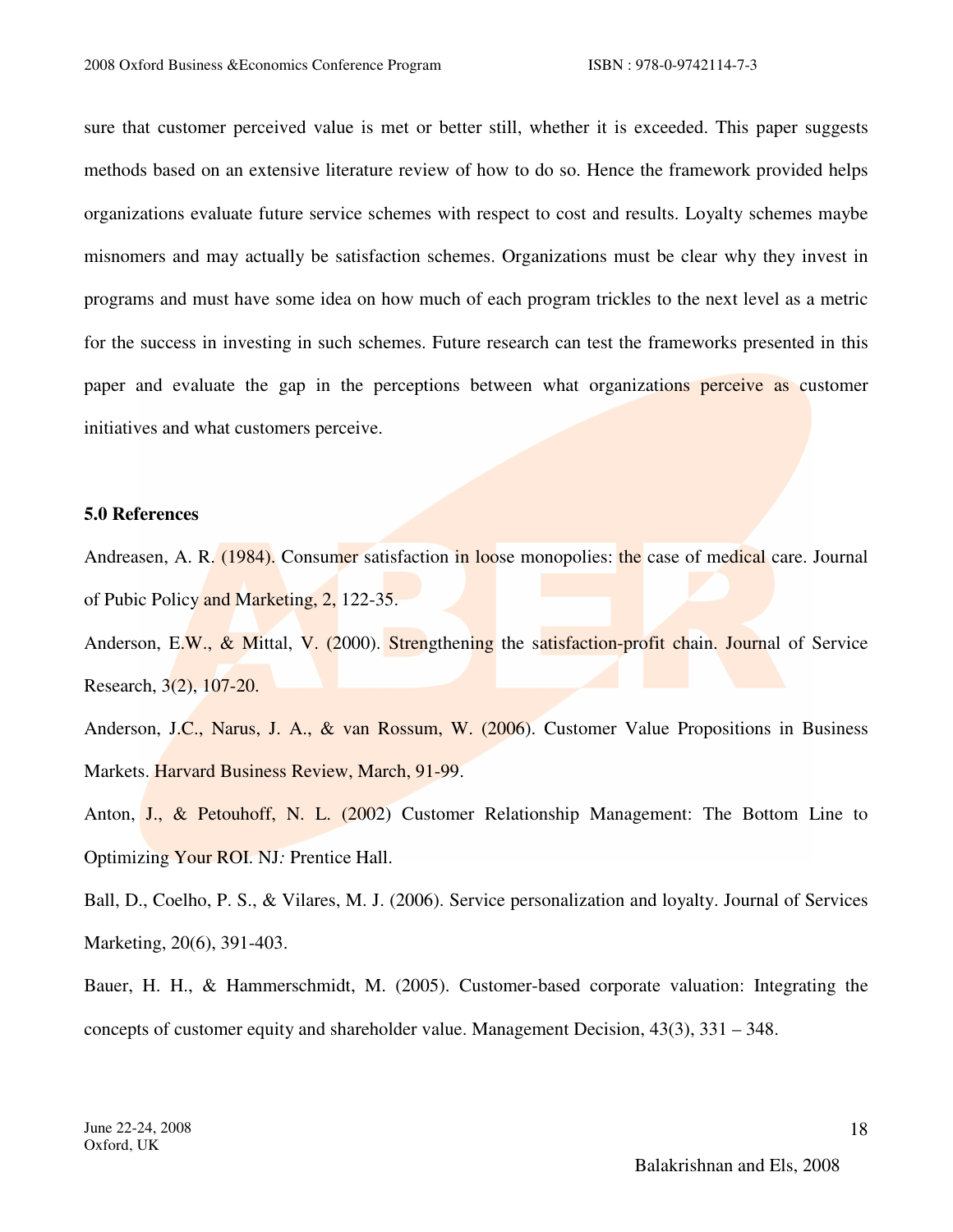Bebko, C. P. (2001). Service Encounter Problems: which service providers are more likely to be blamed?. Journal of Services Marketing, 16(6), 480-495.

Berry, L. L, & Parasuraman, A, (1991). Marketing Services: Competing through Quality. NY: The Free Press.

Bitner, M. J. (1990). Determinant attributes of store patronage: downtown versus outlying shopping areas. Journal of Retailing, 53, 15-22.

Bloemer, J., & De Ruyter, K. (1998). On the relationship between store image, store satisfaction and store loyalty. European Journal of Marketing, 32(5/6), 499-513.

Capizzi, M. T., & Ferguson, R. (2005). Loyalty trends for the twenty-first century. Journal of Consumer Marketing, 22(2), 72-80.

Caruana, A. (2002). Service loyalty: The effects of service quality and the mediating role of customer satisfaction. European Journal of Marketing, 36(7/8), 811-828.

Chandon, P. Wansink, B., & Laurent, G., (2000). A Benefit Congruency Framework of Sales Promotion Effectiveness. Journal of Marketing, 64(4), 65-81.

Clemmer, J. (1993). Making change work: Integrating focus, effort, and direction. Canadian Business Review, 30 (Winter).

Colgate, M., & Norris, M. (2001). Developing a comprehensive picture of service failure. International Journal of Service Industry Management, 12(3), 215-233.

Curasi, C. F., & Kennedy, C. N (2002). From prisoners to apostles: a typology of repeat buyers and loyal customers in service businesses. Journal of Services Marketing, 16(4), 322-341.

Dictionary.com (2007), accessed on 15 February, 2007. [available at: http://dictionary.reference.com/browse/satisfaction].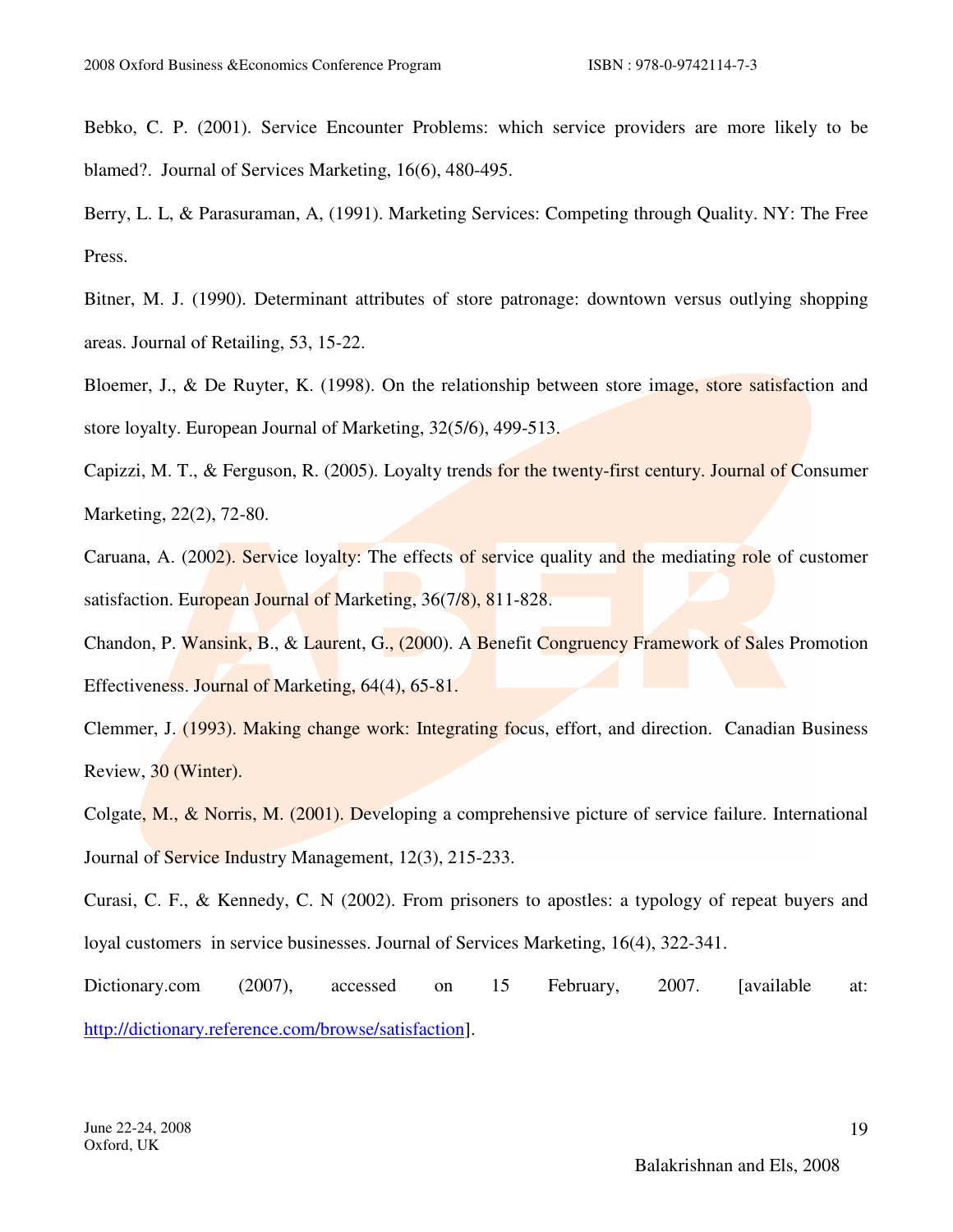Divett, M., Crittenden, N., & Henderson, R. (2003), Actively influencing consumer loyalty. Journal of Consumer Marketing, 20(2), 109-126.

DeSouza, G. (1992). Designing a customer retention plan. The Journal of Business Strategy, March/April, 24-8.

Dowling, G. R., & Uncles, M. (1997). Do customer loyalty programs really work?. Sloan Management Review, 38(4), 71-82.

Duffin, D. (1997). Keeping it all in Focus: The Viyella service story. Managing Service Quality, 7(3), 124-126.

Duffy, D. L. (2005). The evolution of customer loyalty strategy. Journal of Consumer Marketing, 22(5), 284-286.

Ennew, C. T., & Binks, M. R. (1996). The impact of service quality and service characteristics on consumer retention: the small business and their banks in the UK. British Journal of Management, 7, 219-30.

Ferguson, R., & Hlavinka, K. (2006). Loyalty trends 2006: three evolutionary trends to transform your loyalty strategy. Journal of Consumer Marketing, 23(5), 292-299.

Fornell, C., & Wernerfelt, B. (1987). Defensive marketing strategy by customer complaint management: a theoretical analysis. Journal of Marketing Research, November, 33-46.

Gremler, D. D., & Brown, S. W. (1999). The loyalty ripple effect – appreciating the full value of customers. International Journal of Service Industry Management, 10(3), 271-291.

Grönroos, C. (1984). A service quality model and its market implication. European Journal of Marketing, 18(4), 36-44.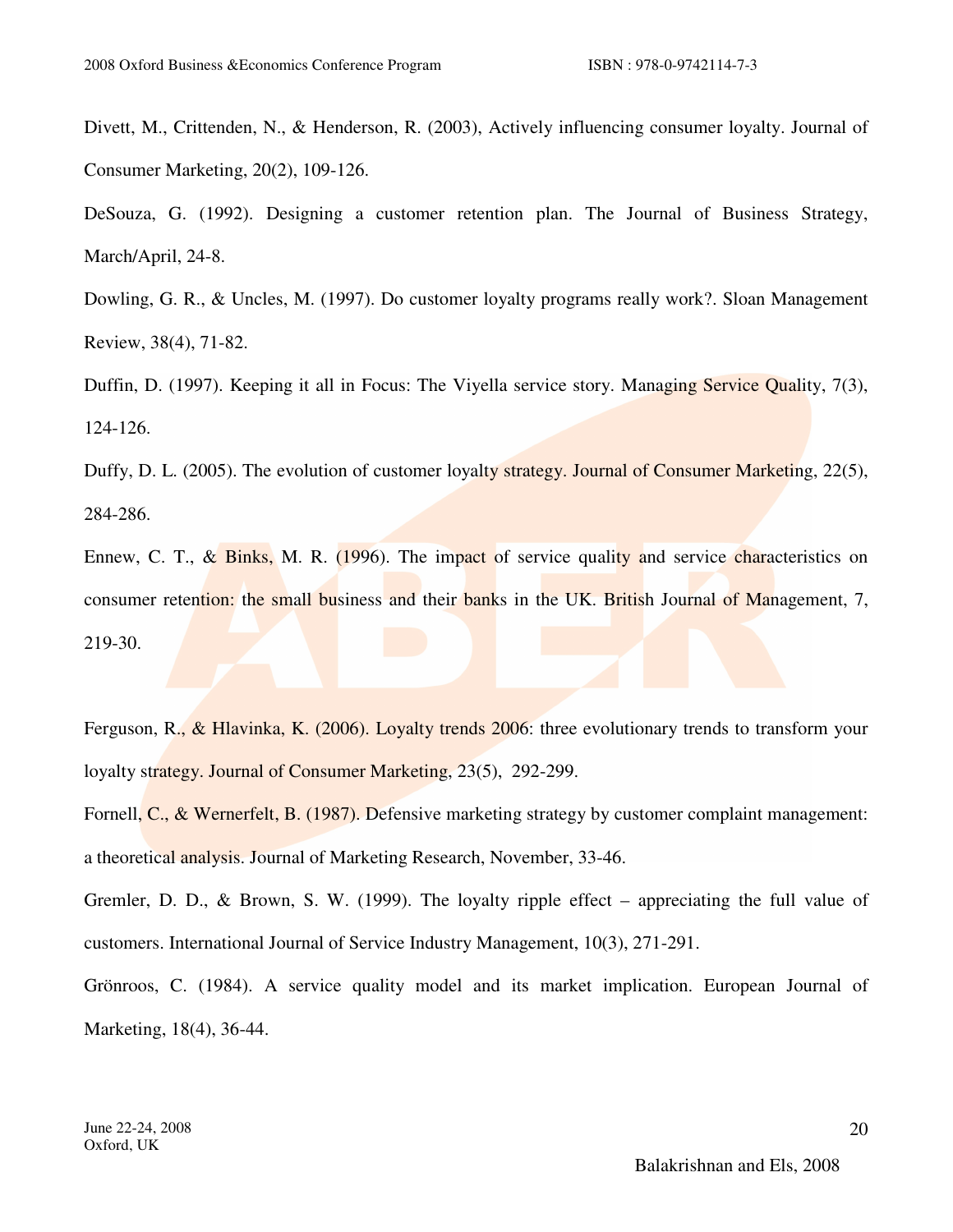Gummesson, E., (2004). Return on relationships (ROR): the value of relationship marketing and CRM in business-to-business contexts. Journal of Business & Industrial Marketing, 19(2), 136 – 148.

Howell, R.A., & Soucy, S.R. (1990). Customer profitability – as critical as product profitability. Management Accounting, October, 43-7.

ILO (International Labor Office, 2007), Global Employment Trends Crief, January 2007, Accessed on February 20, 2007 [accessed from

http://www.ilo.org/public/english/employment/strat/download/getb07en.pdf].

Jain, D., & Singh, S. S. (2002). Customer lifetime value research in marketing: a review and future directions. Journal of Interactive Marketing, 16 (2), 34-46.

Jang, D., & Mattila, A. S. (2005). An examination of restaurant loyalty programs: what kinds of rewards do customers prefer?. International Journal of Contemporary Hospitality Management. 17(5), 402-408. Javalgi, R. G., & Moberg, C. R. (1997). Service Loyalty: implications for service providers. The Journal

of Services Marketing, 11(3), 165-179.

Javalgi, R.G, Martin, C. L., & Young, R. B., (2006). Market research, market orientation and customer relationship management: a framework and implications for service providers. Journal of Services Marketing, 30 (1), 12-23.

Johns, N. & Howard, A., (1998). Customer expectations versus perceptions of service performance in the foodservice industry. International Journal of Service Industry Management*,* 9(3), 248-265.

Johnston, R. (2004). Towards a better understanding of service excellence. Managing Service Quality, 14(2/3), 129-133.

Jones, M.A., Mothersbaugh, D. L., & Beatty, S. E. (2003). The effects of locational convenience on customer repurchase intentions across service types. Journal of Services Marketing, 17(7), 701 – 712.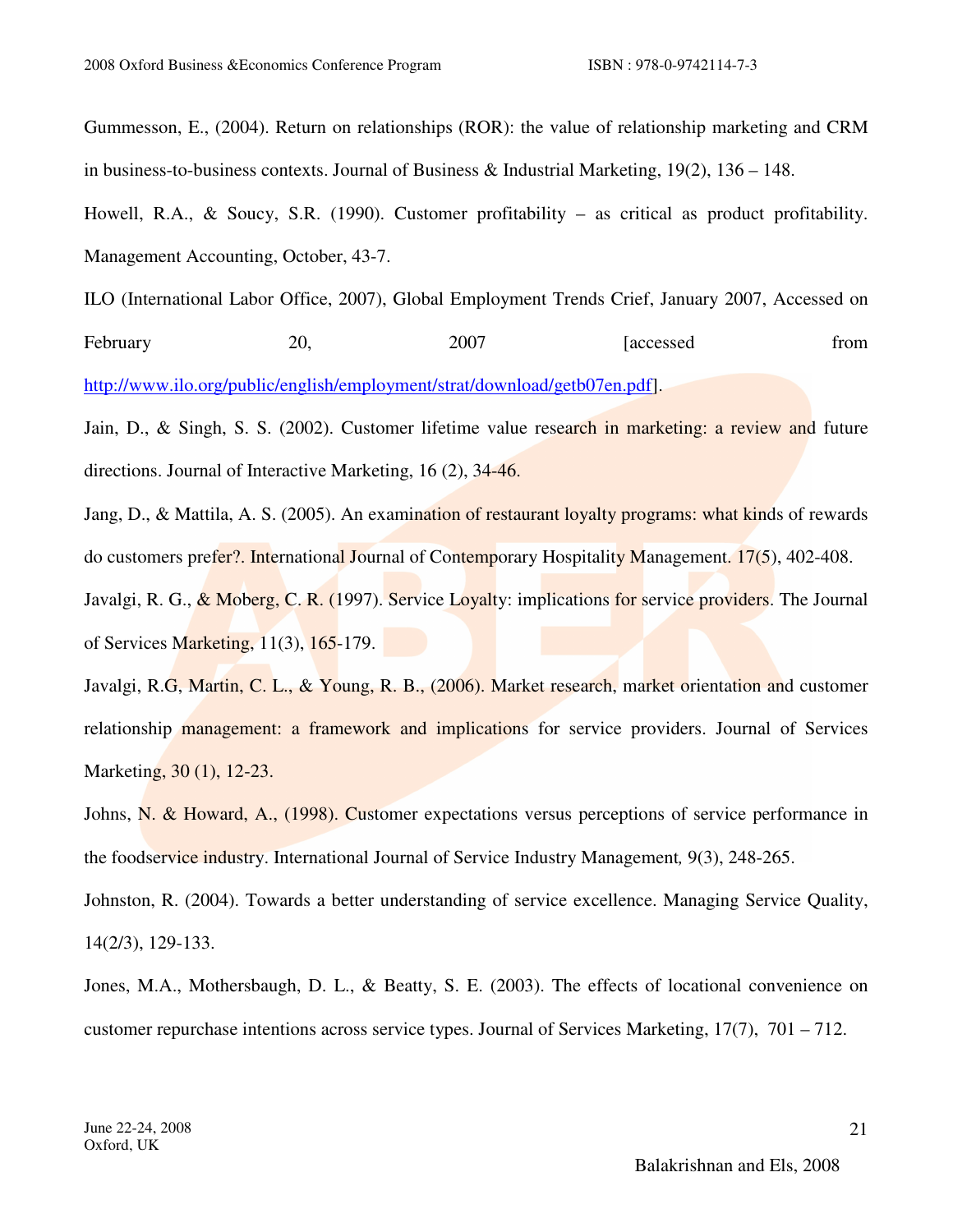Karimi, R., Somers, T. M., & Gupta, Y.P. (2001). Impact of information technology management practices on customer service. Journal of Management Information Systems, 17(4), 125-58.

Keaveny, S. M. (1995). Customer switching in service industries: an exploratory study. Journal of Marketing*,* 59(April), 71-82.

Khalifa, A. S., (2004). Customer value: a review of recent literature and an integrative configuration", Management Decision, 42(5), 645 – 666.

Kivetz, R. & Simonson, I., (2002). Earning the right to indulge: efforts as a determinant of customer preferences towards frequency program rewards. Journal of Marketing Research, 39(2), 155-170.

Kumar, A, Olshavsky, R. W. & King, M. F., (2001). Exploring the antecedents of customer delight. Journal of Consumer Satisfaction, Dissatisfaction and Complaining Behavior, 14, 14-27.

Leung, T.K.P., Lai, K., Chan, R. Y. K., & Wong, Y. H., (2005). The roles of xinyong and guanxi in Chinese relationship marketing. European Journal of Marketing, 39(5/6), 528-559.

Leverin, A., & Liljander, V. (2006). Does relationship marketing improve customer relationship satisfaction and loyalty?. International Journal of Bank Marketing,  $24(4)$ ,  $232 - 251$ .

Low, J., (2000). The value creation index, Journal of Intellectual Capital, 1(3), 252 – 262.

Mascarenhas, O. A., Kesavan, R., & and Bernacchi, M. (2006). Lasting customer loyalty: a total customer experience approach. Journal of Consumer Marketing, 23(7), 397 – 405.

Massey, A. P., Montoya-Weiss, M., & Holcom, K. (2001). Re-engineering the customer relationship: leveraging knowledge assets at IBM. Decision Support Systems, 32(2), 155-70.

McDougall, G. H. G., & Levesque, T. (2000). Customer satisfaction with service: putting perceived value into the equation. Journal of Service Marketing, 14(5), 392-410.

Oliver, R. L. (1997). Satisfaction, a Behavioural Perspective on the Consumer, New York, NY: McGraw-Hill, Inc.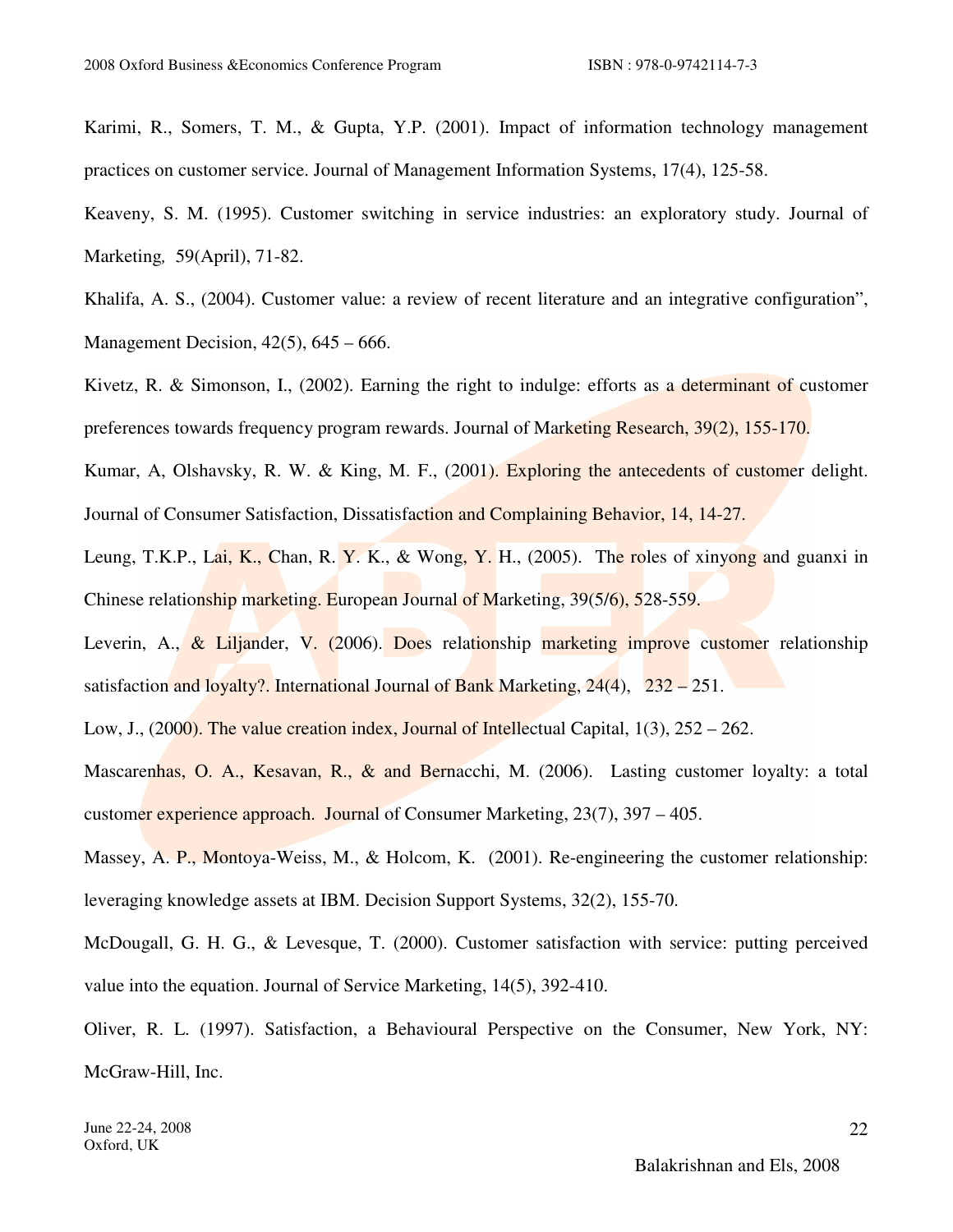Oliver, R. L. (1999). Whence consumer loyalty?. Journal of Marketing, 63, Special issue, 33-44.

Parasuraman, A., Zeithaml, V., & Berry, L. L. (1988). SERQUAL: a multiple item scale for measuring consumer perceptions of service quality. Journal of Retailing, 64(Spring), 12-40.

Pearson, B. (2006). Life is not a shopping cart: three keys to building brands and improving customer loyalty. Journal of Consumer Marketing, 23(7), 385-386.

Raaij, van E. M. (2005). The strategic value of customer profitability analysis. Marketing Intelligence & Planning, 23(4), 372 – 381.

Reichheld, F. F. (1993). Loyalty-based management. Harvard Business Review, March-April, 64-73.

Reichheld, F. F., & Sasser, W. E. (1990). Zero-defections: quality comes to services. Harvard Business Review, September-October, 105-11.

Reinartz, W. J.,  $\&$  Kumar, V. (2002). The mismanagement of customer loyalty. Harvard Business Review, 80(7), 4-12.

Richins, M. (1983). Negative word-of-mouth by dissatisfied consumers: a pilot study. Journal of Marketing, 47, 68-78.

Ritz Carlton - Viewpoint (2004). Delighted, returning customers: service the Ritz-Carlton way: Gold star advice from the leaders in service excellence. Strategic Direction, 20 (11), 7-9.

Rosenberg, L. G., & Czepiel J. A. (1984). A marketing approach for customer retension. Journal of Consumer Marketing, 1, 45-51.

Rust, R. T., Lemon, K. N., & Narayandas, D. (2004). Customer Equity Management. , NJ.: Pearson Prentice Hall.

Ryals, L. J., & Knox, S. (2005). Measuring risk-adjusted customer lifetime value and its impact on relationship marketing strategies and shareholder value. European Journal of Marketing, 39(5/6), 456 –

472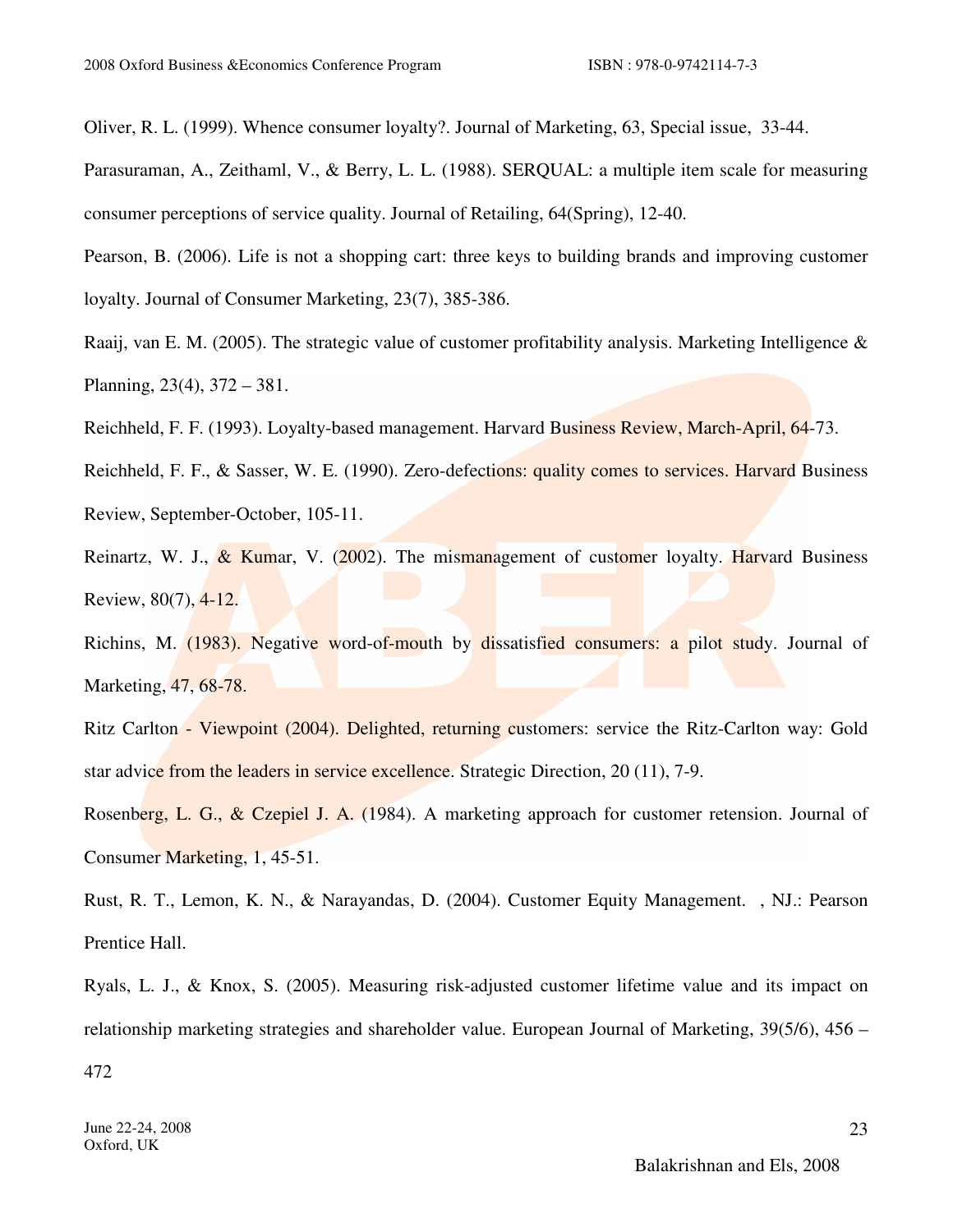Sharma, A. (2006). Success factors in key accounts. Journal of Business & Industrial Marketing, 21(3),  $141 - 150$ .

Sivadas, E., & Baker-Prewitt, J.L. (2000). An examination of the relationship between service quality and customer satisfaction, and store loyalty. International Journal of Retail & Distribution Management, 28(2), 73-82.

Skogland, L. and Siguaw, J. (2004). Are your satisfied customers loyal?. Cornell Hotel and Restaurant Administration Quarterly, 45(3), 221-34.

Stauss, B., Schmidt, M. and Schoeler, A. (2005). Customer frustration in loyalty programs. International Journal of Service Industry Management, 16(3), 229-252.

Stefanou, C. J., & Sarmaniotis, C. (2003). CRM and customer centric knowledge management an empirical research. Business Process Management, 9(5), 617-634.

Tang, E. P. Y., & Yam, R. C. M. (1996). Product variety strategy - an environmental perspective. Integrated Manufacturing Systems, 7(6), 24 – 29.

Taylor, S. A., Celuch, K., & Goodwin, S. (2004). The importance of brand equity to customer loyalty. Journal of Product & Brand Management, 13(4), 217-227.

Torres, E. N., & Kline, S. (2006). From satisfaction to delight: a model for the hotel industry. International Journal of Contemporary Hospitality Management*,* 18 (4), . 290-301.

Trivedi, M., & Morgan, M. S. (2003). Promotional evaluation and response among variety seeking segments. Journal of Product & Brand Management, 12(6), 408 – 425.

Turnbull, P. W., & Wilson, D. T. (1989). Developing and protecting profitable customer relationships. Industrial Marketing Management, 18, 233-8.

Van Trieiste, S. (2005). Customer size and profitability in non-contractual relationships. Journal of Business & Industrial Accounting, 20(3), 148-155.